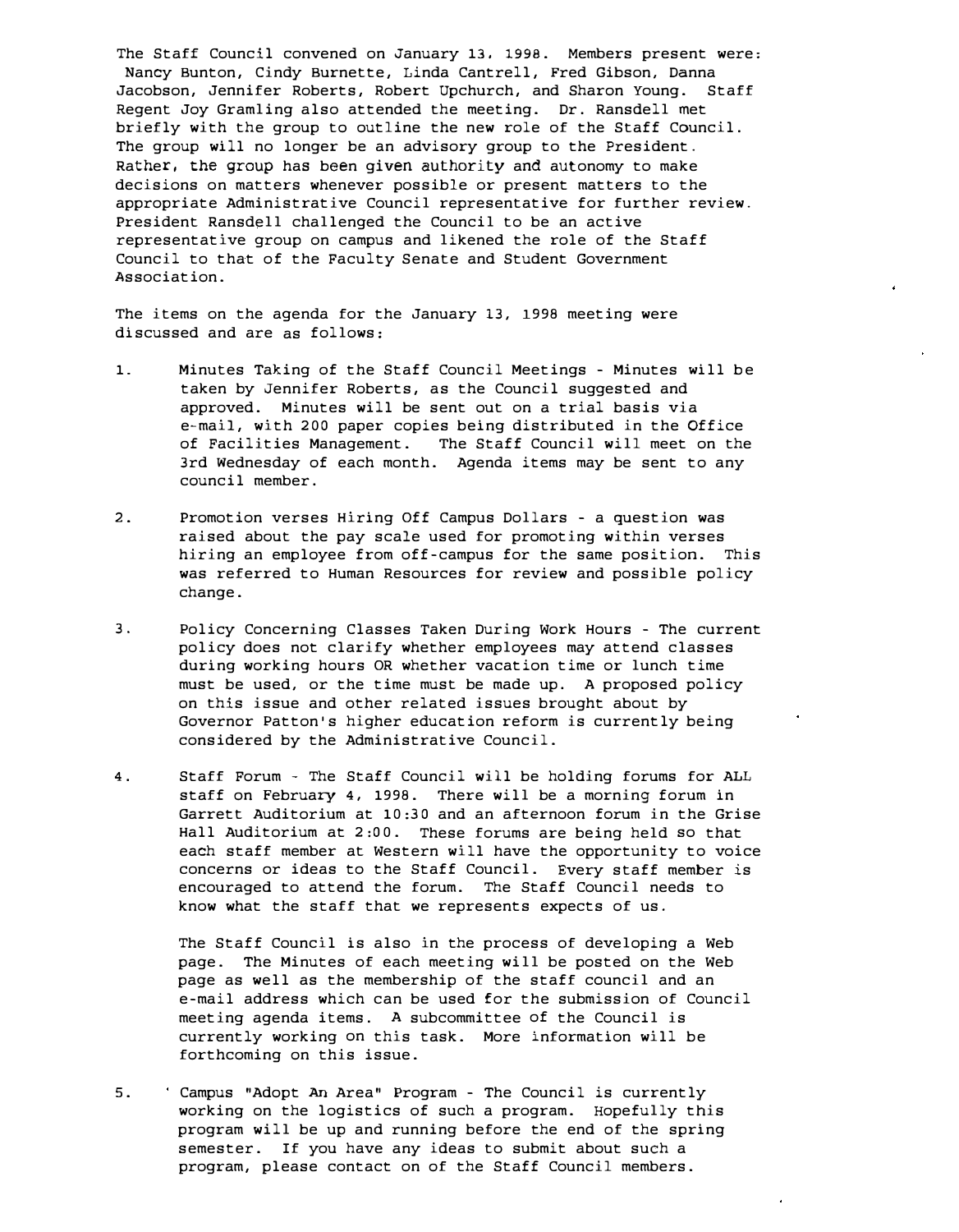- 6. Staff Service Recognition Awards This program is still in the discussion phase with Human Resources. This item will be discussed at the Staff Form. Please attend and give us your input.
- 7. Efficiency Ideas The Council would like to see this program reinstated. Discussion are currently underway as to how to implement this program. One idea has already been submitted and is currently being review by the Council. We encourage you to send your efficiency ideas to the Council.
- 8. Payroll Robert Upchurch raised the question of issuing supplemental paychecks if overtime is not included on the original payroll check. Jim Cummings, payroll Manager, stated that if overtime is not on the original payroll check, a determination needs to be made as to why the overtime was not reported within the payroll period that it was worked. Jim asked Robert to gather information on how overtime is reported in Facilities Management. Once the information is gathered, this item will be pursued further.
- 9. Complaint About Reserved parking Spaces A complaint was brought to Fred Gibson of Intramural/Recreation Sports. The complaint stated that the person had purchased a reserved parking space but with the new policy on towing they spend more time trying to find out who is in their space and then trying to get them removed than it is worth to have it. The towing service contract wasn't renewed and the tow trucks are no longer allowed to patrol the parking lots as they did before. The complaint was forwarded to the Parking and Traffic Committee.
- 10. New Procedures Being Implemented Soon Sharon Young informed the Council that a new procedures was being considered in the Accounts and Fiscal Services Department. purchasing, along with Accounts and Fiscal Services, have joined efforts to provide the academic and administrative departments with a new procedure to make small purchases. In the near future they will be providing procurement cards to departments. These procurement cards, which are similar to a credit card, will replace the Local Small Purchase Order forms. This should reduce paperwork, improve delivery time, and make it easier to make small purchases.

Do you have a question or a comment? If so, please contact any member of the Staff Council. We hope to see everyone at the Staff Forum on February 4!

Staff Council Representatives

Ms. Nancy Bunton Department of Music Ivan Wilson Center 355 3752

Cindy Burnette Student Financial Assistance Potter Hall 317 5499

Linda Cantrell Information Technology WAB 109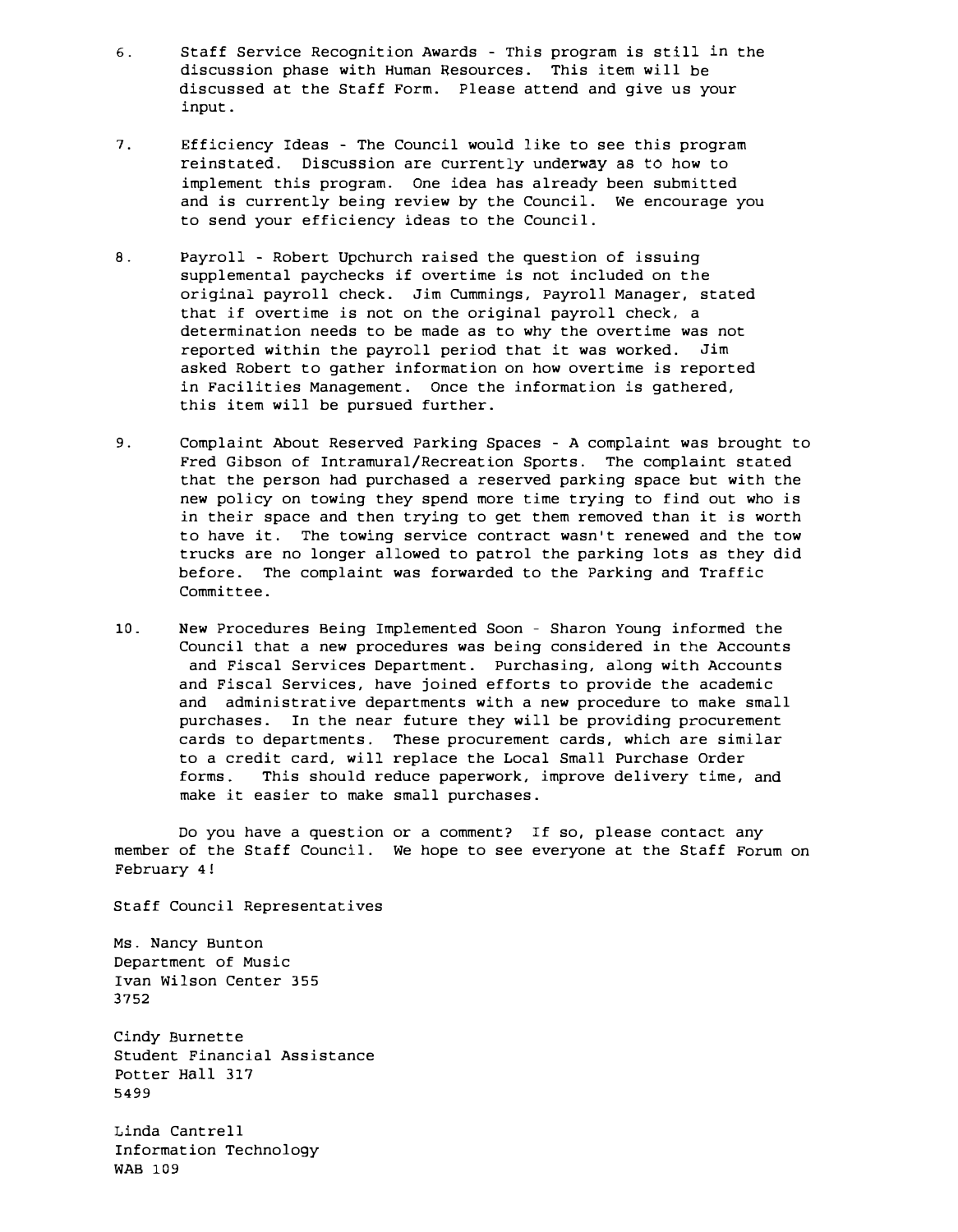2243 Clay Diamond  $\mathbb{W}^{\mathbb{R}^3}$ Department of Facilities Management Physical Plant and parking Structure 5050 Fred Gibson Intramural-Recreational Sports Preston Center 6542 Danna Jacobson Accounts and Fiscal Services WAB 13 5527 Jennifer Roberts WKU Foundation CAC 200 6893 Robert Upchurch Department of Facilities Management Physical Plant and Parking Structure 3253 Sharon Young Accounts and Fiscal Services WAB 13 5338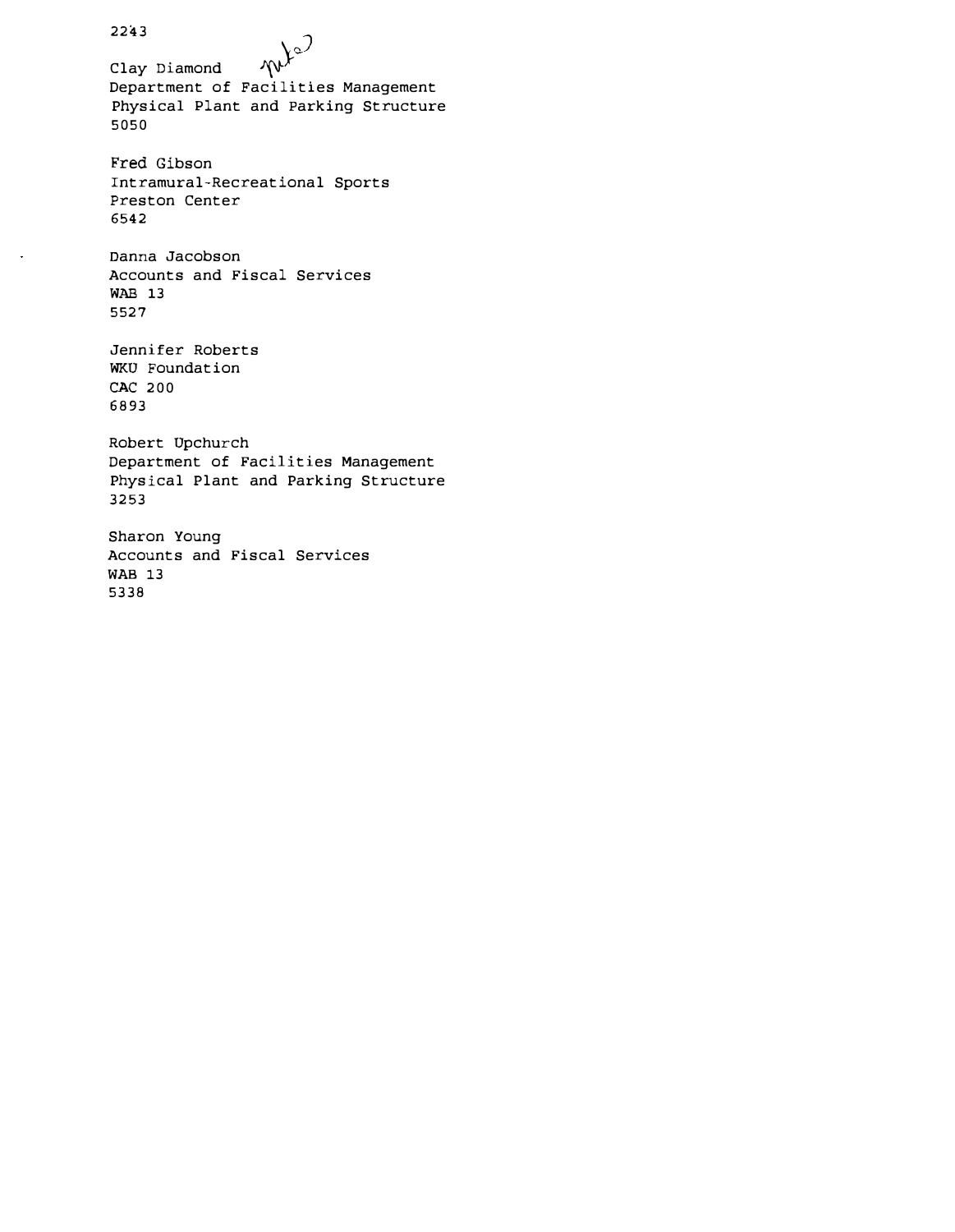The WKU Staff Council met on April 11, 1998. Members present were: Nancy Bunton, Linda Cantrell, Mike Cardwell, Fred Gibson, Danna Jacobson, Jennifer Roberts, Robert Upchurch, and Sharon Young. Members absent: Cindy Burnett

The Members of the Council welcomed Mike Cardwell to the Staff Council. Mike is serving the rest of the fiscal year 1998 for Clay Diamond. Clay had to resign for personal reasons.

The following items were on agenda for April 11, 1998 were discussed and are as follows:

- 1. Staff Service Awards- Kim Stone, a representative from D.C. Tanner, talked with the Staff Council about some ideas for the Staff Service Awards. Ms. Stone discussed some possible ideas that would be great for getting started at Western with the Staff Service Awards. The ideas were looked at by the members. The Staff Council endorses employee service awards.
- 2. Fall Break Brunch- Ideas for a Fall Brunch were discussed by the members of the Council. Questions came up and the Council decided we needed more time to investigate before we could continue discussion.
- 3. KTRS/Sick Day Accruals update-The Council is updating the information they currently have concerning KTRS and hope to review further.
- 4. E-mail Policy Jennifer Roberts will be representing the Staff Council on the E-Mail policy Committee.
- 5. Staff Council Elections- Staff Council Elections will be held within the next month. Human Resources will be sending information concerning elections. The terms that expire are as follOWS:

Robert Upchurch (Technical/Skilled/Service Maintenance)

Jennifer Roberts (Secretarial/Clerical)

Clay Diamond (Technical/Skilled/Service Maintenance)

Linda Cantrell (Secretarial/Clerical)

Nancy Bunton (secretarial/Clerical)

- 6. Agenda Items- If you have agenda items please send them to Linda Cantrell or your representative by Monday of the second week of each month. Monthly meeting are scheduled on the second Wednesday of each month. Please make sure you have all agenda items to them the Monday before the meeting on Wednesday.
- 7. Tuition Wavier policy- The Council would like to thank HUman Resources for allowing us to have some input in the tuition wavier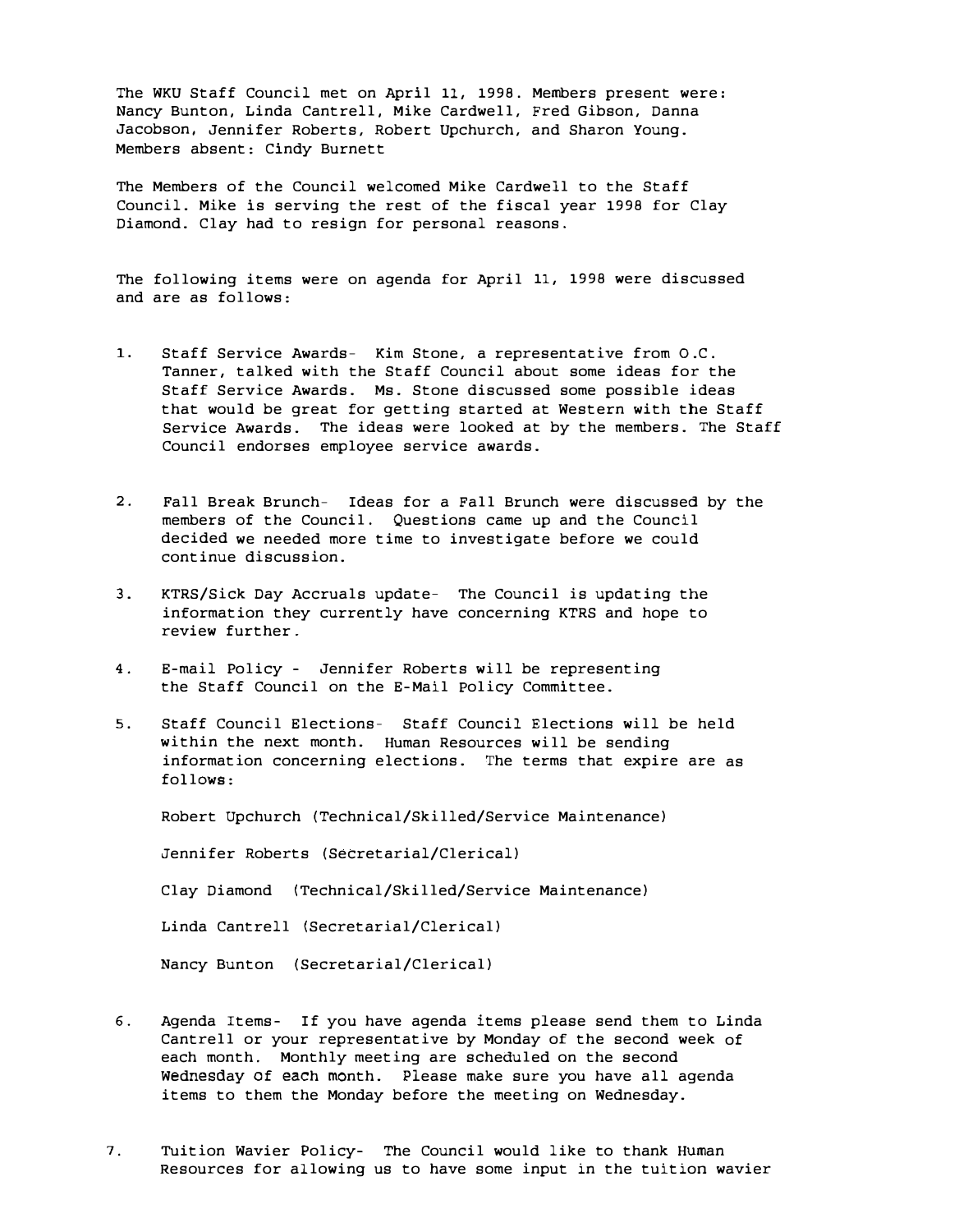policy. After several hours of discussion, the council agreed on four recommendations that we felt should be incorporated into the policy. These recommendations were presented and accepted by Human Resources. Robert Upchurch was opposed to any policy changes from the policy that was in place prior to this 1998 revision. Mike Cardwell was opposed to the policy but agreed that the Staff Councils recommendations would benefit all employees which was our ultimate goal.

 $\blacksquare$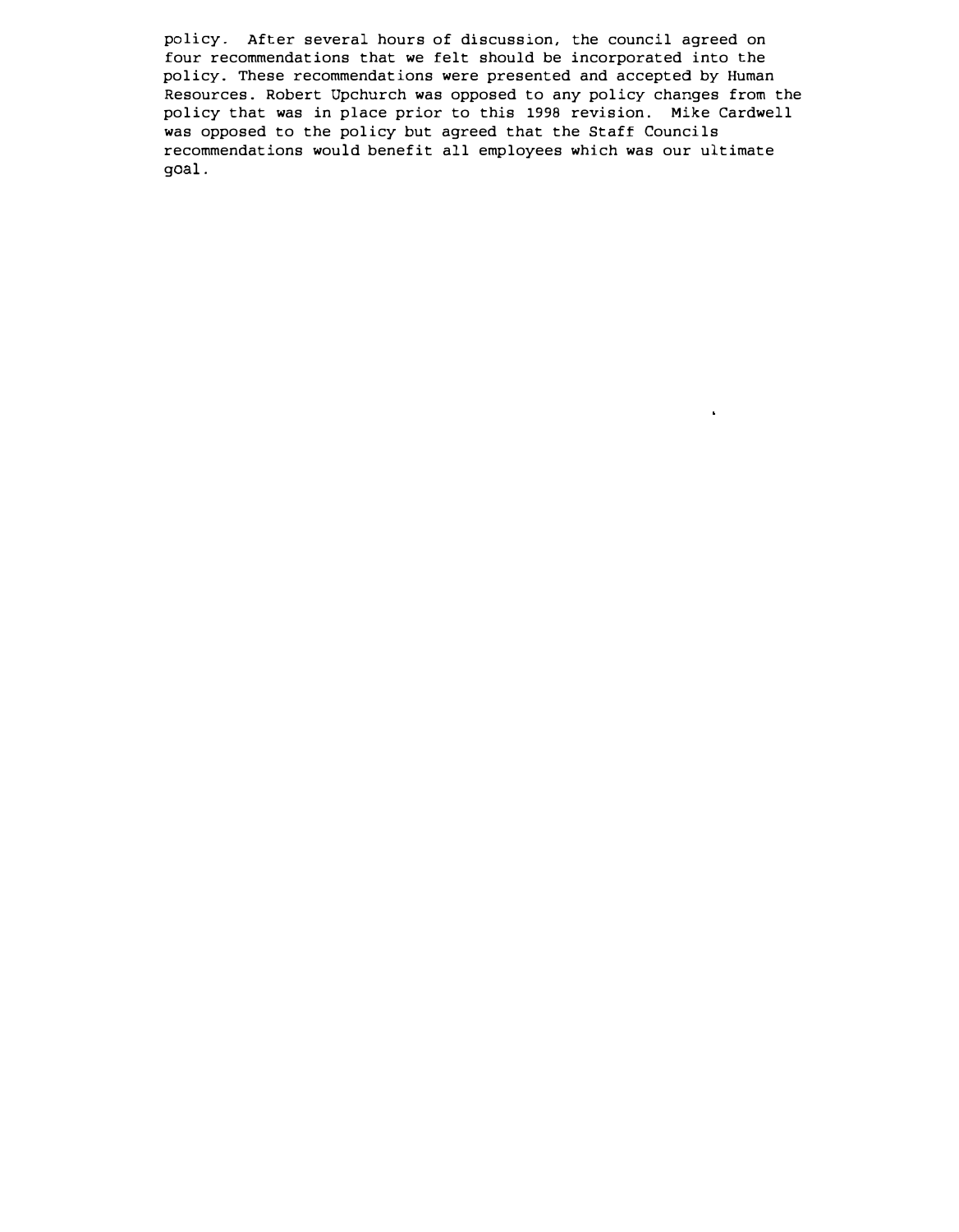The Staff Council met for it's regular monthly meeting on wednesday, May 13. Members present were Danna Jacobson, Linda Cantrell, Fred Gibson, Mike Cardwell, Sharon Young, Cindy Burnette, and Jennifer Roberts. Those not in attendance were Robert Upchurch and Nancy Bunton. Guests attending were:

Joy Gramling - Staff Regent Deborah Wilkins - University Counsel Gary Meszaros - Director of Business Services John Osborne Assistant Vice President for Student Services Jim Cummings - Accounts and Fiscal Services, Payroll Manager

I. Gary Meszaros spoke to the Council regarding a debit card program proposed for use with the Big Red Card. The program would benefit the University and bring more business to the food services and bookstore. It would give faculty and staff incentives to remain on campus and use their Big Red Card. The proposal is enabling employees to have dollars payroll deducted and posted against their Big Red Card account. Funds could then be debited from that account for use in the bookstore or at any eating establishment on campus. The Council requested Mr. Meszaros to survey the campus community to determine the degree of interest in such a program. A survey will be done and the results will be reported back to the Council.

2. Tuition Waiver for High School students who are children of WKU employees: The question about tuition waivers for high school students who are children of WKU employees and wish to take classes at WKU. The Staff Council will prepare a proposal concerning this matter and forward it to Dr. Ransdell for his endorsement. The Staff Council believes it will be a valuable recruitment tool for the university, as well as an added benefit.

3. Efficiency Ideas: The Staff Council is revisiting the issue of an Efficiency Ideas Program. A subcommittee was formed and a report will be presented at the June Council meeting. Those members on the subcommittee are Danna Jacobson and Linda Cantrell. The Council will be looking at ways the University can reward our employees for their ideas.

4. Annual Staff Evaluation Consideration and Suggestions: A concern was brought before the Council regarding the consistency {or lack of} of staff evaluations. This concern will be forwarded to the Department for Human Resources

5. Staff Recognition Awards: The Staff Council will have a meeting on May 27th with Ivy Roberson to further discuss the Staff Recognition Awards program criteria. More information will be forthcoming.

6. KTRS subcommittee update: The Staff Council KTRS subcommittee has not met since our last meeting. The committee decided on a date for a meeting to discuss the concerns.

7. The Staff Council will be having a retreat in June to work on some pending issues. Some items of discussion are: Council by-laws (the creation of}, Staff Recognition Awards, Efficiency Ideas Award Program, and the development of a Staff Council Web Page.

8. Facilities Management will be placing a trash receptacle in the pit Parking Lot within the next few days. There have been complaints in the past about the litter in the parking lot - this should help alleviate the situation.

9. The Staff Council holds regular meetings every second Tuesday of the month. If you have an agenda item you would like to place before the Council, please forward that information to Linda Cantrell by the Monday preceding the meeting. Also, the Staff Council Election is approaching quickly. We encourage

 $5 - 18 - 98$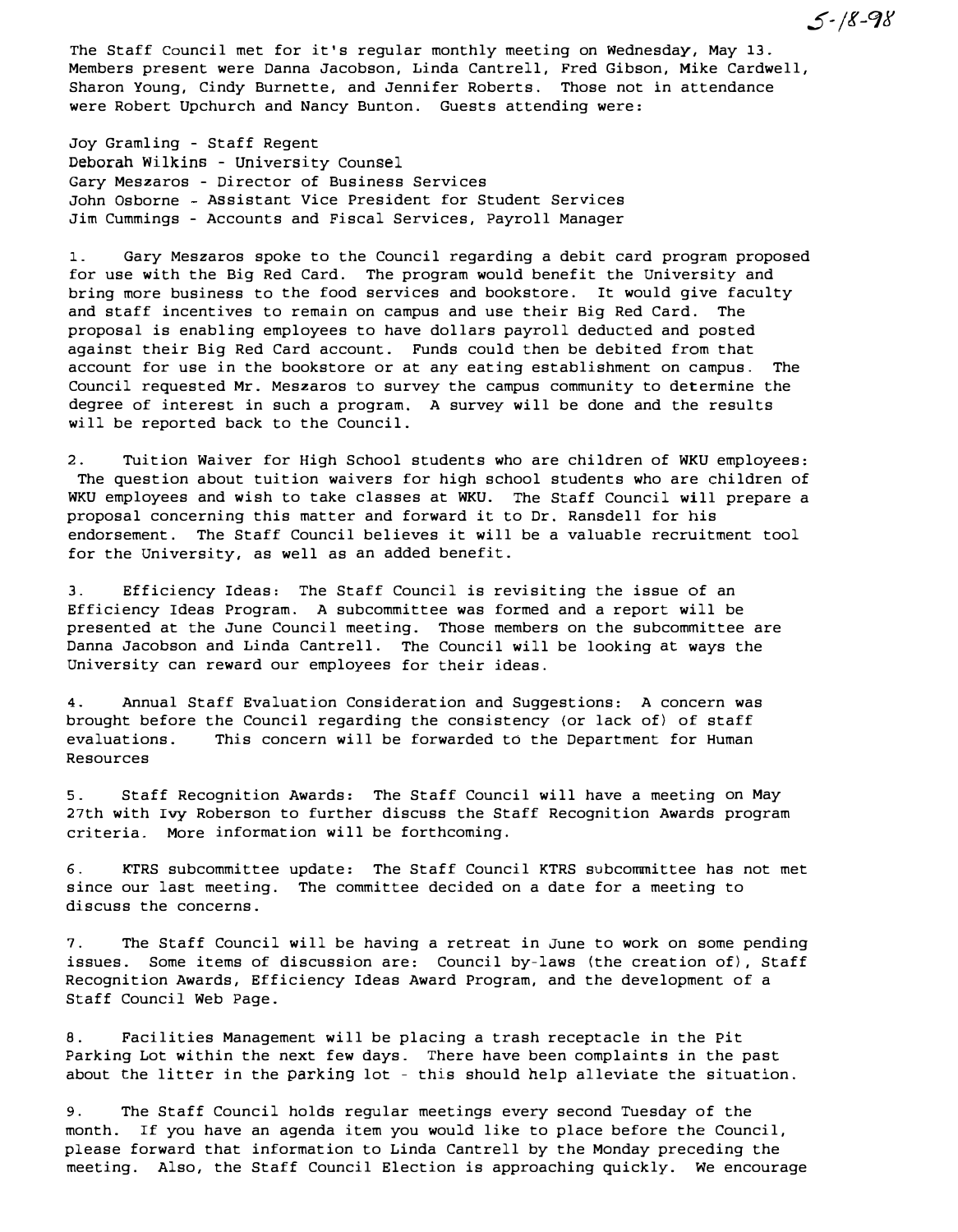every staff member to participate in the voting.

10. As a last item to report, Deborah wilkins called a special meeting of the Staff Council to discuss proposed modifications to the University vacation schedule. Many staff members had expressed a desire to President Ransdell during his departmental visits that the University consider closing during Spring and Fall breaks each year. This topic was discussed and the Staff Council made their recommendation to President Ransdell that based on all things considered,ed that the vacation schedule remain as it is. The memo below summarizes the meeting and the response from President Ransdell. The Staff Council would like to thank President Ransdell for his attention to this matter and for listening to the concerns expressed by the Council. We feel this was a major accomplishment.

WESTERN KENTUCKY UNIVERSITY

OFFICE OF THE PRESIDENT

Telephone (502) 745-4346 Facsimile (502) 745-4492

May 8, 1998

MEMORANDUM

TO, Staff Advisory Council

FROM: Deborah T. Wilkins General Counsel

SUBJECT: Proposed Modifications to University Vacation Schedule

AS you know, many staff members expressed a desire to President Ransdell during his departmental visits that the University consider closing during Spring and Fall Break each year.

I reviewed the current holiday vacation days offered by the University, as follows:

| Independence Day            | 1 day                      |
|-----------------------------|----------------------------|
| Labor Day                   | 1 day                      |
| Thanksgiving                | 2 days                     |
| Christmas Break             | 9 days (1998- 1999 will be |
|                             | December $21 - 31$ )       |
| New Year's Day              | 1 day                      |
| Martin Luther King, Jr. Day | 1 day                      |
| Memorial Day                | 1 day                      |
| TOTAL                       | 16 days                    |

In addition, the University observes a modified daily closing time of 4:00 p.m. during the summer period, which in 1998 will be May 18 through August 14. This � hour for 64 days (May 18 through August 14 and excluding July 3, which will be recognized as the Independence day holiday), comes to 32 work hours, or four days. This brings the total holiday vacation time offered to 20 days.

The average number of holidays offered at other Kentucky universities is 15 days. No other universities have a reduced summer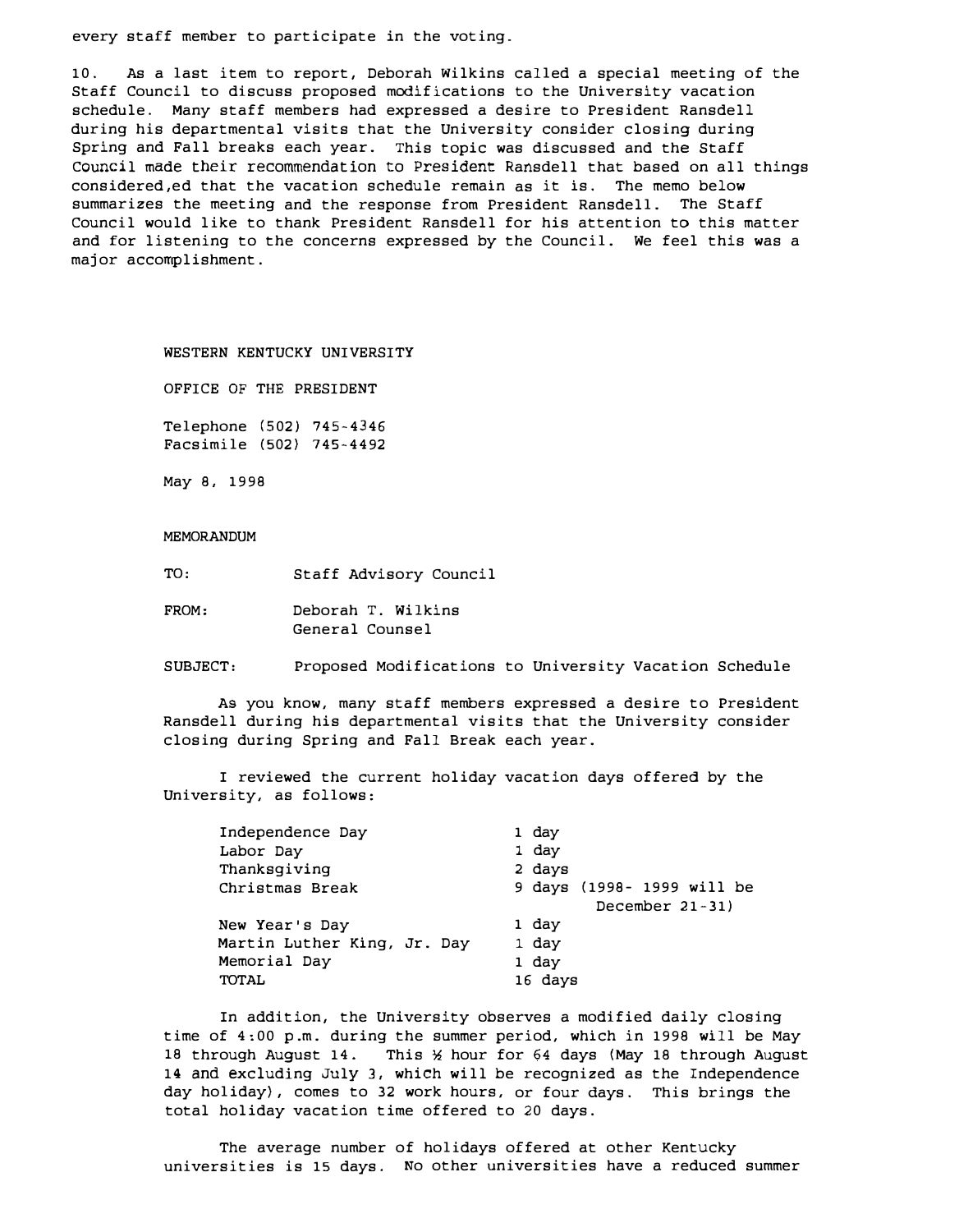work day.

These 20 days are in addition to the vacation time accumulated by each employee each year, the amount of which varies depending on the number of years of service. Each employee on campus accumulates at minimum 12 days per year. Therefore, at minimum, employees are offered 32 vacation days per year.

Staff Advisory Council Page 2 May 8, 1998

The President and the Administrative Council considered possible options for offering two days of vacation the week of Spring Break and two days of vacation the week of Fall Break. Following this discussion, President Ransdell offered the following proposed schedule modification for the Staff Advisory Council's review and feedback:

Offer a total of 18 days and adopt a "flex" plan for Spring Break, Fall Break, and the summer.

Proposed Vacation Days:

| Independence Day * (1 day)                                       | Friday, July 3, 1998     |
|------------------------------------------------------------------|--------------------------|
| Labor Day $*(1 \text{ day})$                                     | Monday, September 7,1998 |
| Fall Break (2 days)                                              | During one week of       |
|                                                                  | October 1998             |
| Thanksgiving * (2 days)                                          | Thursday and Friday,     |
|                                                                  | November 26 and 27, 1998 |
| Christmas $*(7 \text{ days})$                                    | Wednesday, Dec. 23 -     |
|                                                                  | Thursday, Dec. 31 1998   |
| New Year's Day $*(1 \text{ day})$                                | Friday, January 1, 1999  |
| Martin Luther King, Jr.'s Birthday *(1) Monday, January 18, 1999 |                          |
| Spring Break (2 days)                                            | During one week of March |
|                                                                  | 1999                     |
| Memorial Day *(1 day)                                            | Monday, May 31, 1999     |
|                                                                  |                          |

\*University Closed

All offices remain open from (at a minimum) from 8:00 to 4:30 p.m. during the weeks of Spring Break and Fall Break and during the summer. Employees and departments adopt a "flex" plan to allow employees to choose two (2) days to take vacation during the Spring Break and Fall Break weeks. The Department Head must approve selected days in order to ensure a sufficient work force each day. In the summer, employees may have the flexibility to work from 8:00 a.m. to 4:00 p.m. by claiming four (4) vacation days in lieu of the time missed. The Department Head must approve such options in order to ensure a sufficient work force between 8:00 a.m. and 4:30 p.m.

The Staff Advisory Council called a special meeting on May 6 to consider the proposed changes. All members were present with the exception of Fred Gibson. The Staff Council discussed the proposal and offered the following unanimously approved comments:

1. Summer hours (8:00 a.m. to 4:00 p.m.) should be maintained.

2. The current Christmas break period should be maintained.

3. The proposal to require offices to be open until 4:30 in the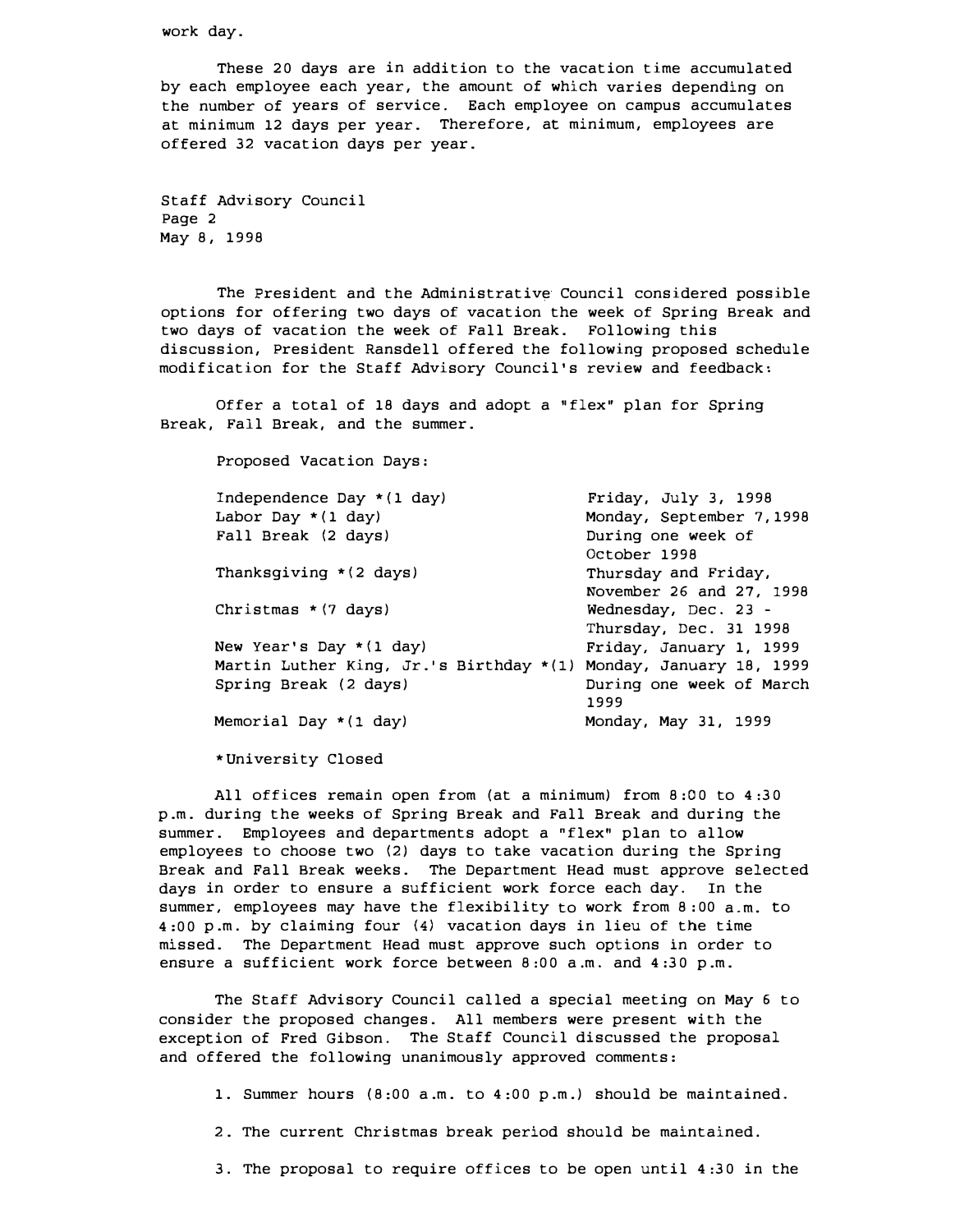summer, with the staff in those offices being asked to accommodate the 4;30 closing time by requiring some staff to work 8:30 to 4:30 was not supported. The opposition was based on the SAC's belief that some offices do not have sufficient staff to accommodate these hours, thus requiring some employees to lose their � hour of "free time." The SAC also expressed their belief that it is more consistent, fair and manageable to close all offices at the same time, rather than selected offices.

Page 3 May 9, 1998

4. The SAC supported adding two vacations days during Spring break and closing all campus offices during this period. They did not feel that the campus would support giving up Christmas or other holidays, or summer hours, in exchange for two days at spring and Fall break.

5. If it is not feasible or desirable to add two additional days (during Spring break week), then the SAC was unanimous that no change or modification be made to the current vacation and summer hours schedule.

President Ransdell, after considering the current holiday/vacation time enjoyed at this time and those offered at other Kentucky universities, could not support the addition of two holidays to the University's schedule. Given the position expressed by the SAC, the President has determined that the vacation schedule, including the summer closing hour of 4:00 p.m., will remain in place and unchanged.

I appreciate the SAC's prompt and thoughtful consideration of this matter. Tony Glisson will circulate the official holiday schedule as soon as possible, and we will begin summer closing hours beginning on Monday, May 18, 1998.

DTW:ttc

xc: Dr. Gary Ransdell Administrative Council Ms. Joy Gramling Mr. Tony Glisson

College & Ek ollege & CE - (che jouette auduse) Nancy Crevel  $3757$  and  $\int_0^\infty$ (..-

 $C$ and Martiney  $\big($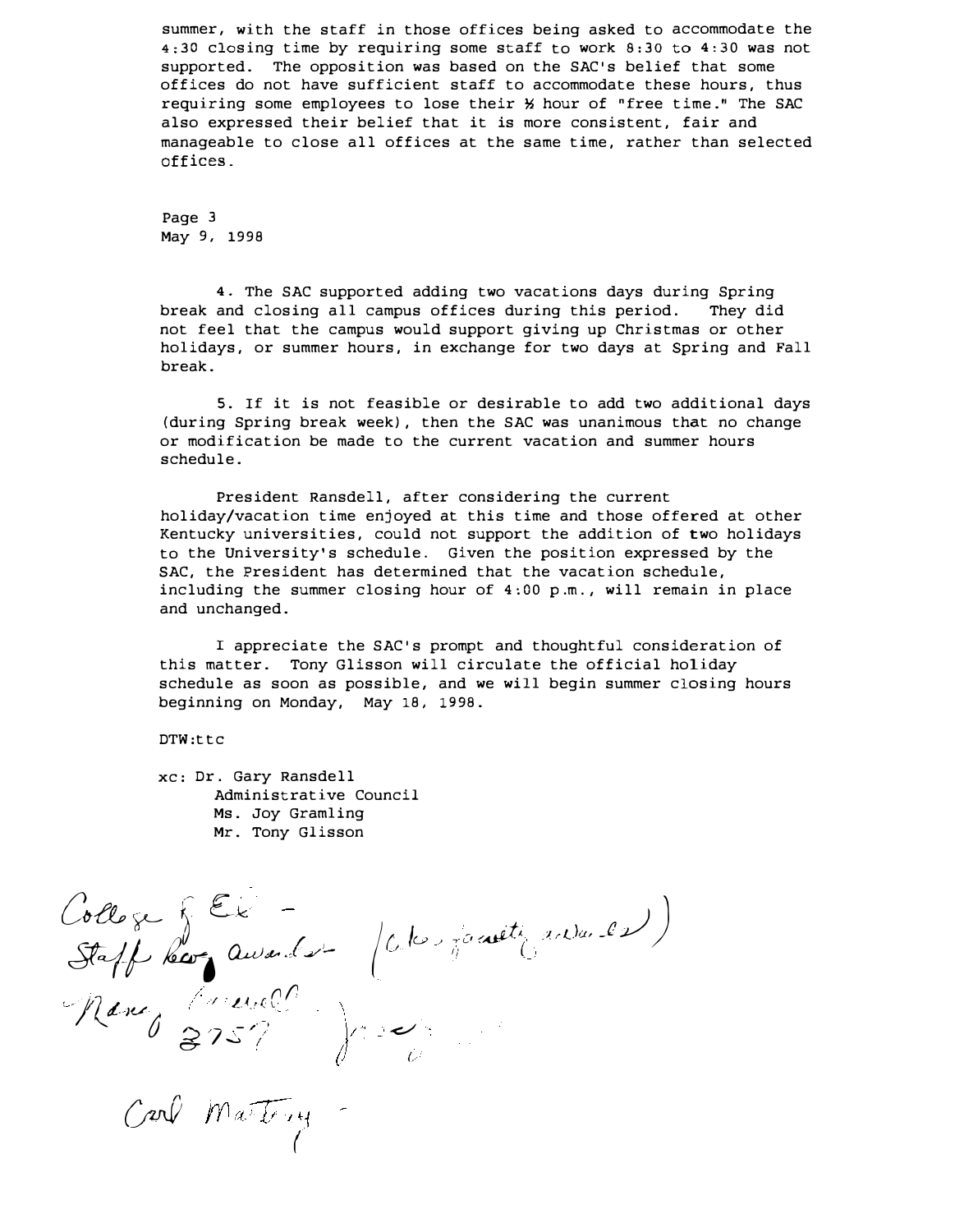$6/15/98$ 

The Staff Council held it's June meeting in the form of a retreat at the Barren River Lake Dam. The purpose of the retreat was to get away from the workplace to really concentrate on some tasks and issues that needed immediate attention.

Members attending the retreat were: Cindy Burnette, Linda Cantrell, Mike Cardwell, Fred Gibson, JOy Gramling, Danna Jacobson, Jennifer Roberts, Robert Upchurch, Sharon Young and Dr. Gary Ransdell.

# Members not attending: Nancy Bunton

The first order of business was the development of a Staff Council Constitution and by laws. Cindy Burnette provided the Council with a draft Constitution. After much discussion and review the Council approved the Constitution with changes. The by laws were developed next. The by laws will be the working rules for the present and future Staff Councils, so much thought and effort was put into the development of them. After much discussion the Council decided on a draft of the by-laws that will be further discussed and voted on at the next regular meeting in July. The Council felt that the development of these two documents was a very important accomplishment, since up to this date there had really been no written guidelines for the Staff Council. It was also decided to formally change the name from Staff Advisory Council to Staff Council. This name change will be reflected on the Constitution, by laws and all future correspondence.

During the discussion of the by laws and Constitution, the Council agreed to expand the membership to 15. It is hoped that this will accomplish representation for every facet of staff on campus. There was much discussion as to where the expanded membership should be and the Council decided to expand each of the following categories by 1 member:

Secretary/clerical: Technical/Skilled Maintenance: expand from 3 to 4 members Professional-Service/Support: expand from 3 to 4 members expand from 3 to 4 members

The At-Large representation will be changed from 1 member to 3 members. Anyone can nominate/vote for the at-large category. In order to accomplish a more balanced service on the Council it was decided to hold an interim term election at the end of June to vote in the 5 new members for a one year interim term. At the end of that interim term, each one of those members may run for another 2 year term. This was done in order to keep approximately half of the Council in office while the other half rotates off. This will keep the possibility of a 100% turnover on the Council very remote. Plans were made for the interim election to be held on June 25th.

After a lunch break the Council discussed the proposed Service Awards Program. Research had been done on how many employees would be affected by the first year as well as the next four years. With the numbers gathered, the cost of implementing and maintaining the program for five years was calculated. Each Council member has had the opportunity to review the proposed gifts for each years of service category. The cost to implement and maintain this program was discussed with Dr. Ransdell. The Council asked that consideration be give for this program to be made a budget item, if approved. Dr. Ransdell charged the Council with reviewing the program's cost and trying to make it more financially feasible for the University. The Council will revisit this topic and continue to work on its possible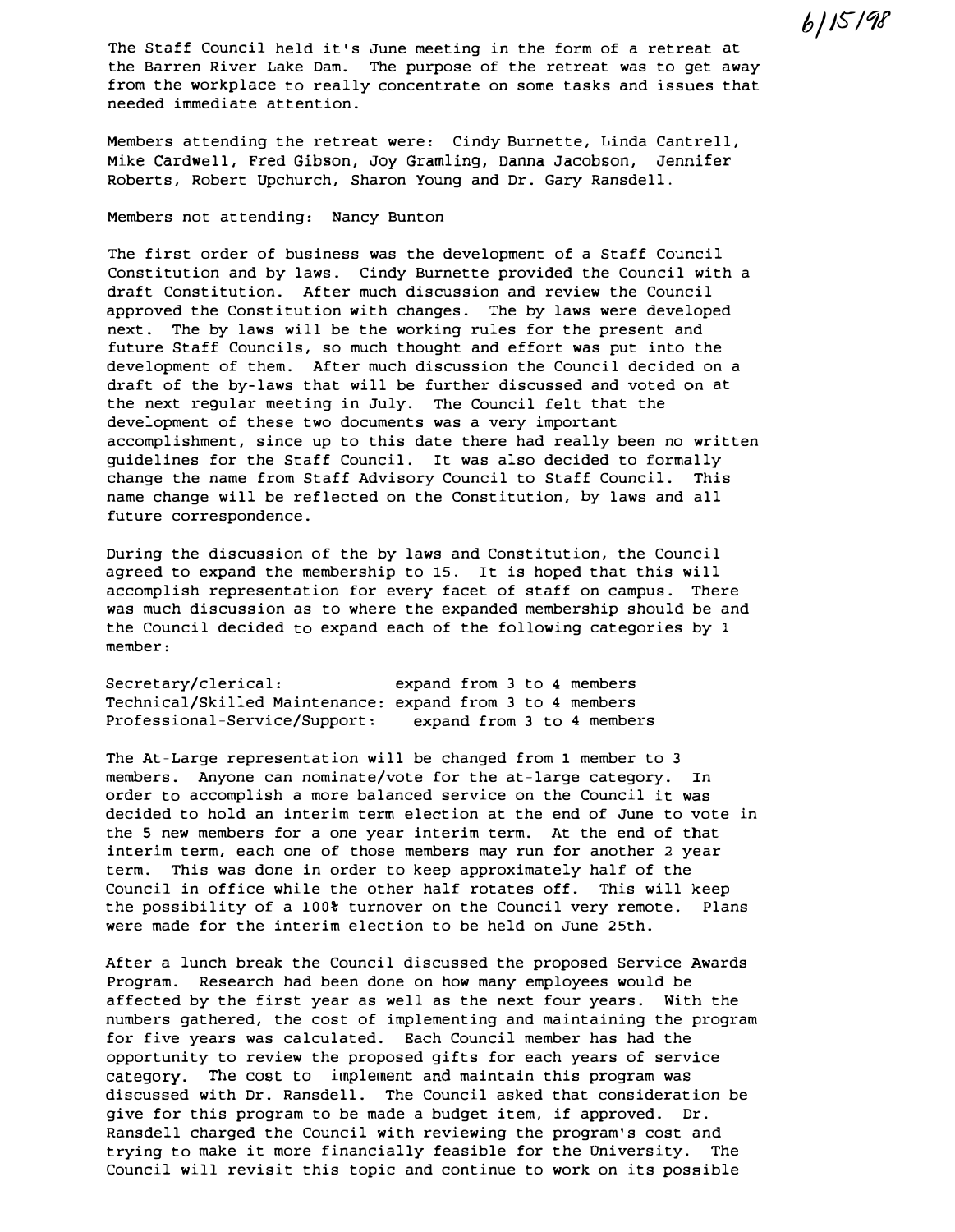implementation.

The Staff Council Web Page is still under development. The subcommittee reported to the Council as to the contents of the Web page. The Web page will contain the contact information for each Council member, minutes of past meetings, the Constitution and by-laws, the agendas for future meetings, and an e-mail link for messages to be sent to the Council. The Council was presented with examples of other Staff Council Web pages from various other schools. The subcommittee will continue to work on the Web page. It is anticipated that the Web page will be up and running prior to the beginning of the fall semester.

Dr. Ransdell joined the Council at the end of the day for an update of Council activities as well as a question and answer session. There was much discussion about various topics, including Service Awards, Fall Break Brunch (more to come on this at a later date), vacation time, outsourcing by Facilities Management (through temporary hires) , the expansion of the Council's membership, distribution of surplus computers, and the Parking and Traffic Committee. The Council requested that they have a representative on the parking and Traffic Committee. Dr. Ransdell felt that was a fair request and asked us to send the request to Dr. Wilder.

OVerall, it was a very productive day. The Council would like to thank Dr. Ransdell for joining us as well as approving the retreat. Thanks also go out to all of our supervisors for letting us attend the retreat. The retreat will be a yearly meeting for the Staff Council.

The next meeting of the Staff Council will be in mid-July.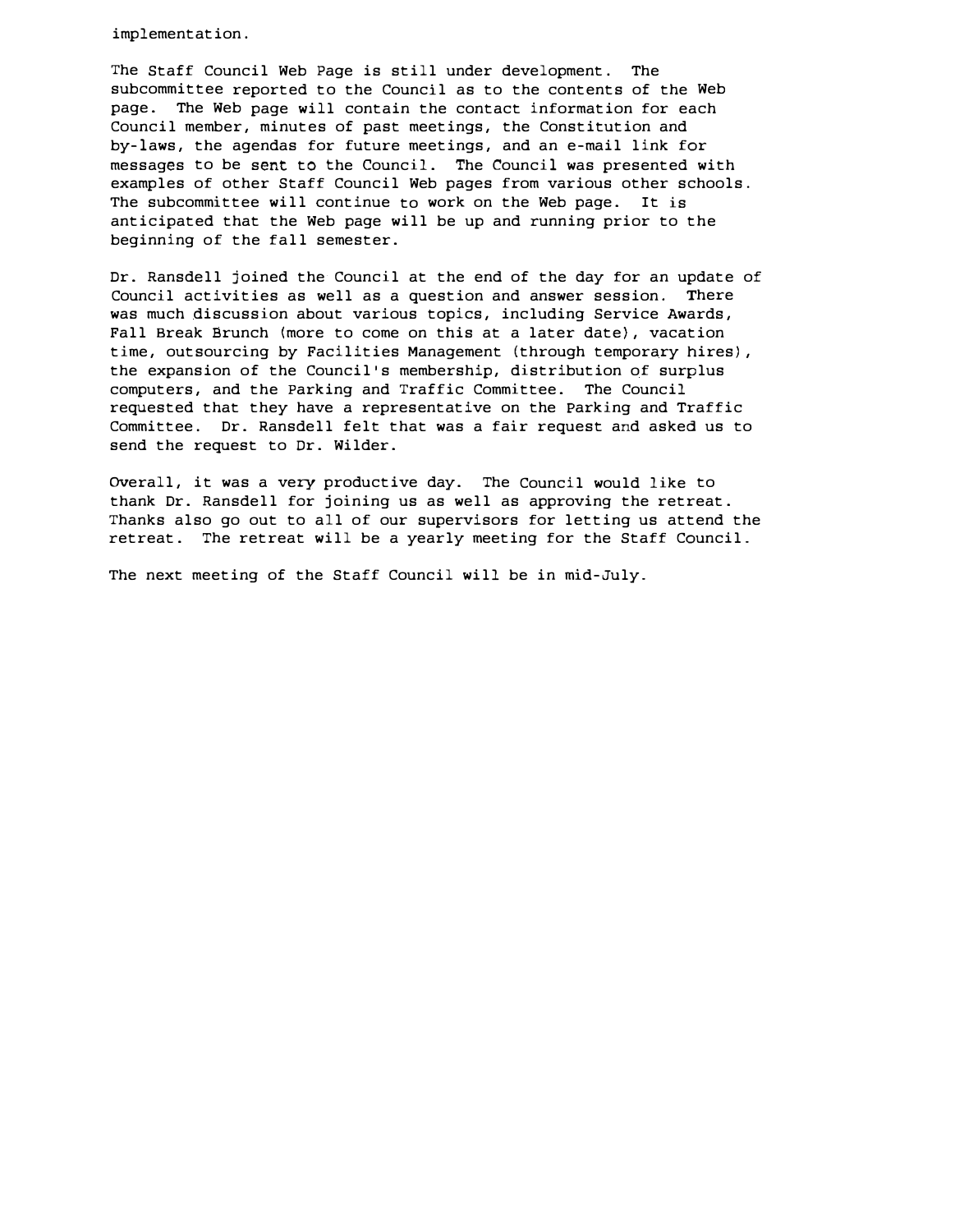Minutes of 7/15 staff council meeting  $\mathcal{B}_{\mathcal{W}/\alpha}$ ,  $\mathcal{F}_{\alpha\beta}$   $\mathcal{F}_{\alpha\beta}$  /45 - 5275

Sub ject: Minutes of 7/15 staff council meeting Resent-From: nsStaff-AlI@wku.edu Date: Wed. 22 Jul 98 16:03:45 CDT From: "Staff-AlI@wku.edu" <Staff-AlI@wku.edu> To: Staff-All@wku.edu CC: #Staff-All\_at\_HUB1-PO@WKU.EDU. #Staff\_1-at-ADM1\_at\_wkuadm1-po@WKU.EDU, #Staff\_1-at-NET2\_at\_wkunet2-po@WKU.EDU. #Staff\_1-at-WAB\_at\_wabcoba-po@WKU.EDU. #Staff\_2-at-ADM1\_at\_wkuadml-po@WKU.EDU, #Staff\_2-at-NET2\_at\_wkunet2-po@WKU.EDU, #Staff\_2-at-WAB\_at\_wabcoba-po@WKU.EDU. #Staff-at-DFM\_at\_DFM@WKU.EDU. #Staff-at-Glasgow\_at\_glasgow-po@WKU.EDU, #Staff-at-IED\_at\_iednctl-po@WKU.EDU, #Staff-at-Remote\_at\_wkuadm l-po@WKU.EDU, nsstaff-all@wku.cdu, steen@wku.edu, #Staff-at-SSB\_at\_SSBNET1-PO@WKU.EDU. Linda.Cantrell@wku.edu The Staff Council convened for it's first meeting of the new year at 2:00 p.m. on July 15, 1998 in the Executive Room of Garrett Conference Center. Council members present were: Diane Amos, Cindy BUrnette, Linda Cantrell, Debby Gabbard, Fred Gibson, Marshall Gray, LaDonna Harris, Danna Jacobson, Tony Thurman, Brian Ward, and Sharon Young. Council members absent: Johnny Allen, Mike Cardwell, Joe Keith, and Joy Gramling - Staff Regent (Ex-Officio) . officer Elections: The Council meeting began with an introduction of all members and a welcome to those newly elected members. Officer elections took place next with the following officers being elected for the one year term of July 1, 1998 through June 30, 1999: Chairperson: Secretary: Treasurer: Danna Jacobson Linda Cantrell Sharon Young EEO 1 and Part-Time Staff Representation: The Council discussed the situation of personnel in EEO Category 1 not being able to run for Staff Council seats or vote in the elections. Several members of this EEO category have forwarded their concern of non-representation to the Council. The question was put before the Council of including personnel in EEO category 1 in Council representation in one form or another. After much discussion it was decided that this item would be tabled for further discussion. Members of this EEO category will be asked to attend the August Council meeting and present their views. The Council also discussed the lack of representation of part-time staff. This discussion was similar in nature to that of the EEO 1 personnel. This topic was also tabled for further discussion. Several part-time staff will be invited to the August meeting to present their views.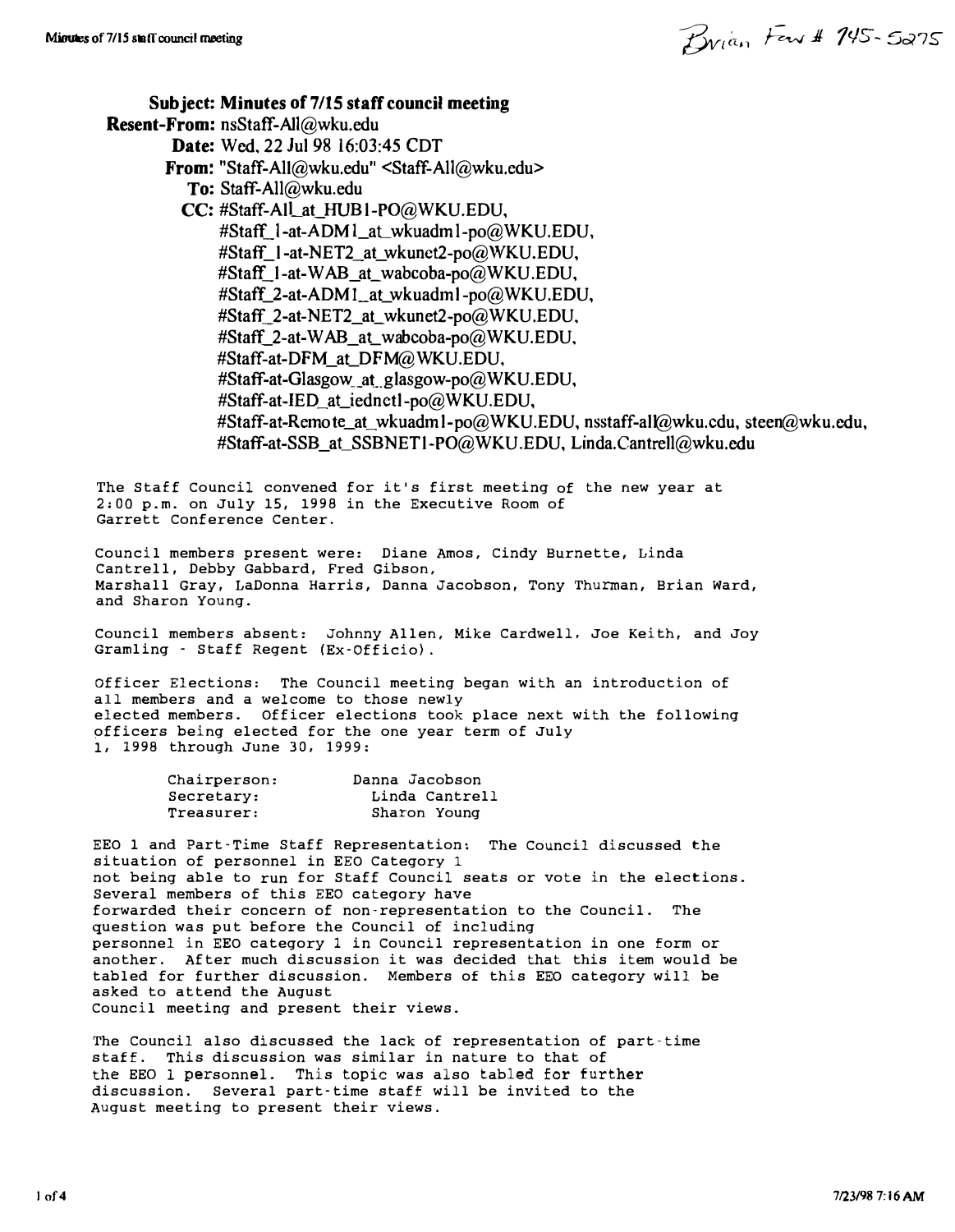Constitution and By Laws: The second draft of the Staff Council Constitution and By Laws was presented and reviewed. A vote on the approval of the Constitution and By Laws has been delayed until the matters of the EEOl and Part-Time representation have been finalized\_ The outcome of those discussions could lead to changes in the content of the Constitution and By Laws. Copies were given to the new members for their review and comment.

Staff Service Awards: The Service Awards program was discussed again. At the retreat in June the Council presented a proposal to Dr. Ransdell concerning a service awards program. Dr. Ransdell commended the effort but asked that the total cost of the program be brought down to a more feasible level. That matter was discussed at the meeting and it was decided that a proposal would be recalculated in accordance with Dr. Ransdell's request. A final proposal will be ready to present to President Ransdell in early August. The proposed program would begin recognizing employees with 10 years of service and would recognize employees at the 10 year, 15 year, 20 year, and 25 year service marks. More details will be forthcoming once the proposal is finalized.

Hosting of Council Meetings: The Council will be trying something new for the next year. Each member will host a Council meeting. This is being done in order for each member to be able to visit different areas of campus and for each of us to see where our colleagues work. The Council meetings will take place on the second Wednesday of each month at 2:00 p.m. with the location to be announced I month in advance. The meetings will be hosted as follows:

| August:    | Linda Cantrell                             |
|------------|--------------------------------------------|
| September: | Marshall Gray                              |
| October:   | Debby Gabbard                              |
| November:  | Diane Amos and Tony Thurman                |
| December:  | Jennifer Roberts                           |
| January:   | Brian Ward                                 |
| February:  | LaDonna Harris                             |
| March:     | Cindy Burnette                             |
| April:     | Fred Gibson                                |
| May:       | Johnny Allen, Mike Cardwell, and Joe Keith |
| June:      | Staff Council Retreat - Sharon Young and   |

Danna Jacobson

Goals: The suggestion was made that the council develop a list of goals and target dates for the upcoming year. This will give us a defined vision. Some of the topics that have been brought before the Council which have not been completed are:

Efficiency Ideas Staff council Web Page KTRS Staff Recognition Awards (different from service awards)

At the next meeting the Council will set some goals and target dates for these topics as well as others.

Newsletter: A newsletter will be published and distributed to all staff in addition to the monthly minutes. These newsletters will e published in July (after the election,) October (after the fall forum,) and in March (after the spring forum.) This is just another mechanism the Council will use to try and keep the staff members informed. Jennifer Roberts will be in charge of the newsletter.

Web Page: The Web Page committee reported that work was underway on the Staff Council Web page. A Web page address will be forwarded to all Council members shortly. After review of the page by the Council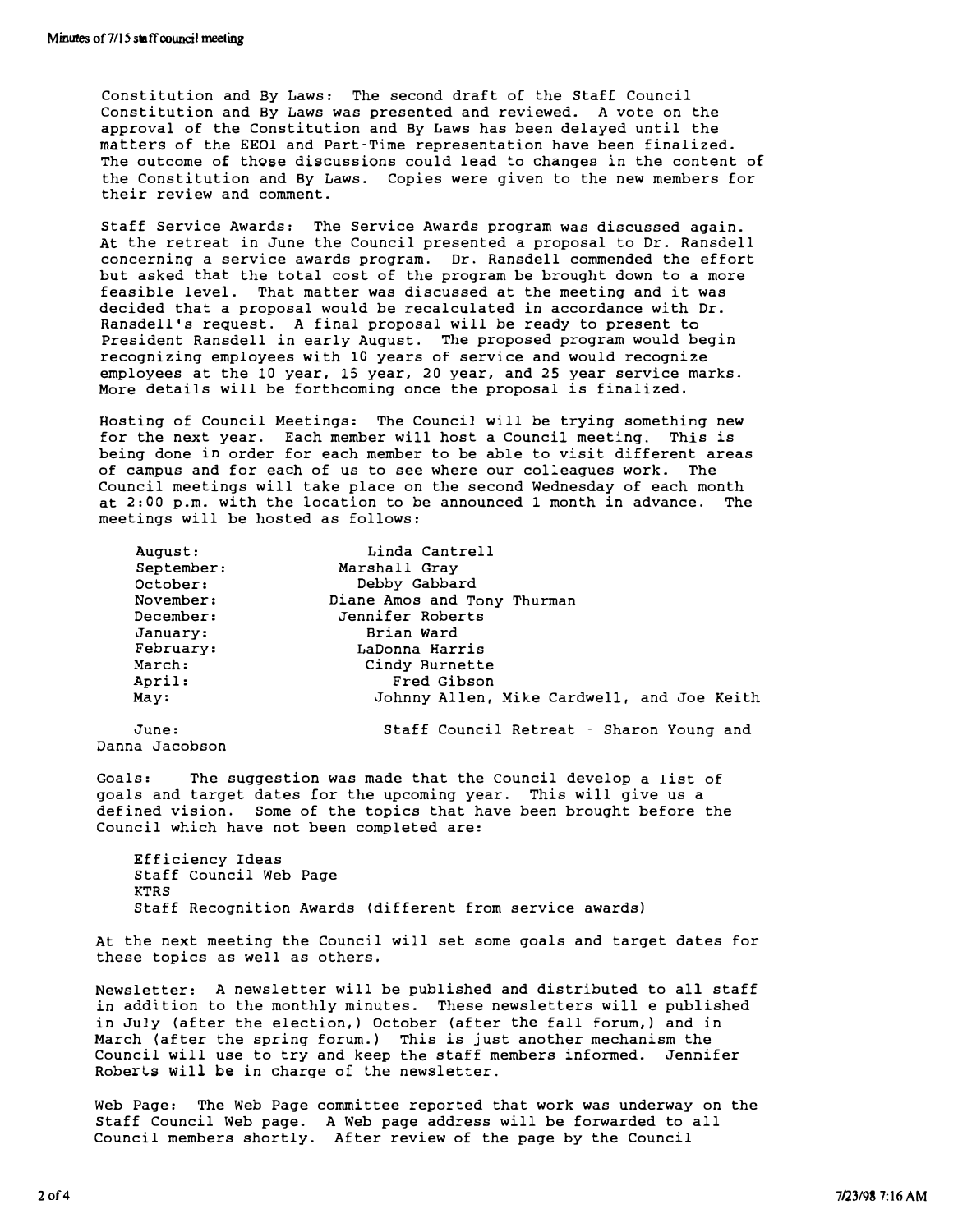members, the address will be published for the entire campus. Some items that will be included in the Web page are: By Laws and Constitution Goals Agenda for upcoming meetings Minutes of past meetings E-mail link to Staff Council Calendar page with upcoming events (elections, forums, meetings, etc. ) Accomplishments

Big Red Dollars - Payroll Deduction Poll: Gary Meszaros presented the results of the survey performed to find out the interest in payroll deduction for Big Red Dollars. Pifty three (53) replies were received which stated an interest in the program. This represents 3 percent of the employees on campus. A discussion with the Payroll Department revealed that this was not a high enough percentage to justify the work involved in the payroll deduction program. The Staff Council will request that at least a 25 percent interest of employees be presented before this would be considered.

Pall Break Brunch: At the retreat in June Dr. Ransdell approved a Fall Break Brunch for the entire campus. This will be a brunch on Thursday, October 8 from 9:00 - 11:00 a.m. in the Downing University Center (or vicinity). The University offices will be shut down from 9:00 - 11:00 in order for ALL employees to be able to attend. Although this is in the infancy stages of planning, the brunch will include:

```
Breakfast food 
Entertainment 
Door Prizes
```
Each employee will be receiving an announcement along with a registration form to be filled out. You will be required to present the registration form at the door in order to be eligible for door prizes. The Fall Break Brunch will be used to kick off the spirit of Homecoming with a theme of Glory Days. More information on this event will be forthcoming - but MARK IT ON YOUR CALENDAR!

NOTE: Employees MUST attend the brunch during these two hours. The University offices will be closed in order to accommodate this . These two hours may not be used as personal time for anything other than attending the brunch.

The Staff Council meeting was adjourned. The next meeting will be Wednesday, August 12 at 2:00 p.m. Any agenda items for the August meeting may be submitted to Linda Cantrell (linda.cantre11@Wku. edu) by close of business on Monday, August 3rd. Agenda items may be submitted bY e-mail, campus mail, hand delivery, or phone.

Received: from zeus.wku.edu by MAILGTWY.WKU.EDU (SMTPLINK V2.l1.01) ; Wed, 22 Jul 98 15:03:40 COT Return-Path: <Linda. Cantre1l@wku.edu> Received: from wku.edu ([15l.5.15.58]) by zeus.wku.edu (Netscape Messaging Server 3.52) with ESMTP id AAA3635 for <Staff-All@wku.edu>i Wed, 22 Jul 1998 15: 03:40 -0500 Message-ID: <35B553A9. 6D96301C@Wku.edu> Date: Wed, 22 Jul 1998 15:03:38 - 0500 From: Linda Cantrell <Linda.Cantrell@wku.edu> Organization: Western Kentucky University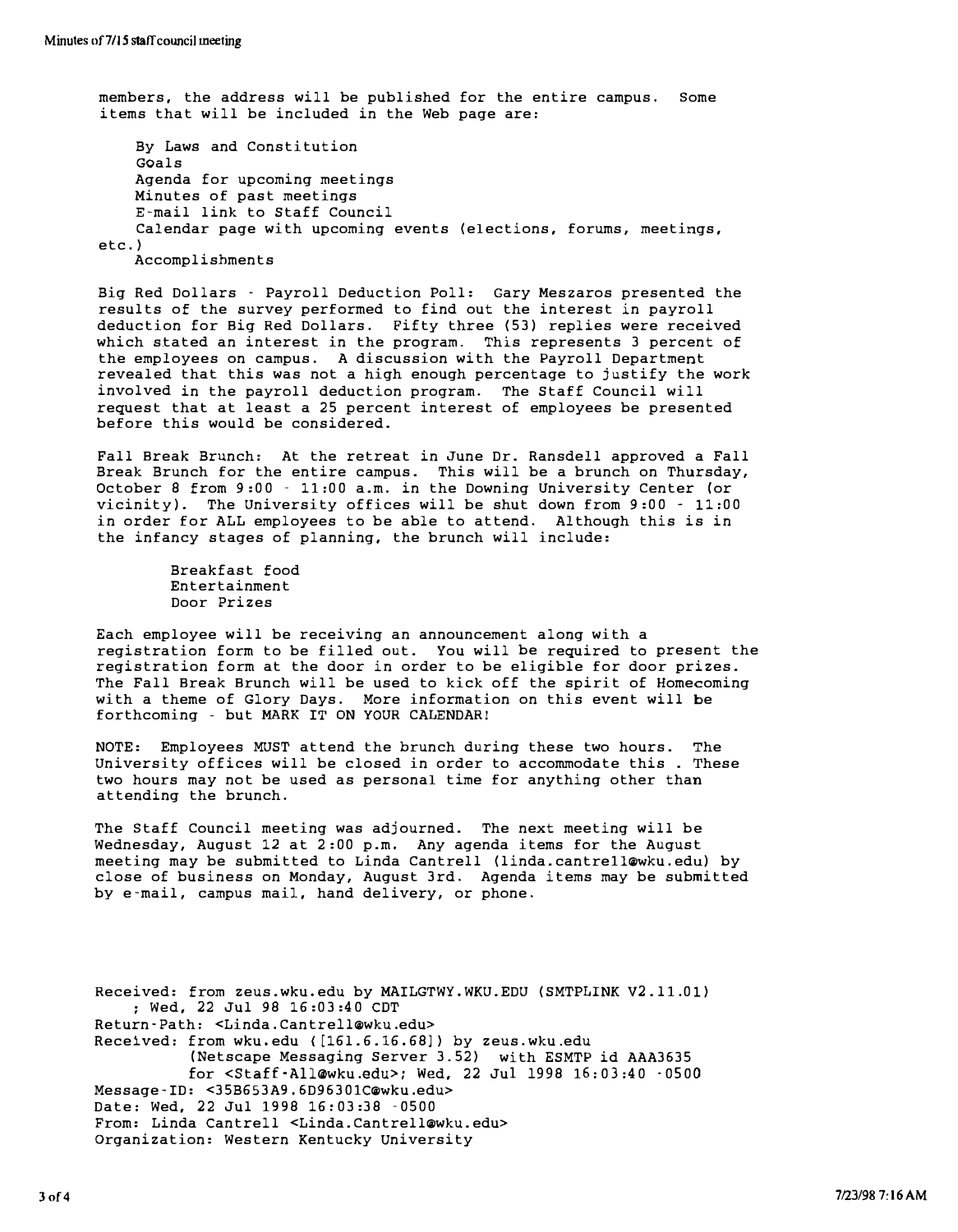#Staff-All at HUB1-PO@WKU.EDU, #Staff\_1-at-ADM1\_at\_wkuadml-po@WKU,EDU, #Staff\_1-at-NET2 at\_wkunet2-po@WKU.EDU, #Staff\_1-at-WAB\_at\_wabcoba-po@WKU.EDU, #Staff\_2-at-ADM1\_at\_wkuadm1-po@WKU.EDU, #Staff\_ 2-at-NET2\_at\_wkunet2-po@WKU.EDU, CC: #Staff\_2-at-WAB\_at\_wabcoba-po@WKU.EDU, #Staff-at-DFM\_at\_DFM@WKU.EDU,

#Staff-at-Glasgow at glasgow-po@WKU.EDU, #Staff-at-IED at iednetl-po@WKU.EDU, #Staff-at-Remote at wkuadml-po@WKU.EDU, #Staff-at-SSB at SSBNET 1-PO@WKU.EDU, znssf@wku.edu, Linda.Cantrell@Wku.edu

Date: Thu, 27 Aug 98 11:26:43 CDT

# Subject: Staff Council minutes

- To: Staff-All@Wku.edn
- From: "Staff-All@wku.edu" <Staff-All@Wku.edu>

The Staff Council met for it's regular monthly meeting on August 12, 1998 at 2:00 p.m. in Grise Hall 443.

Council Members present were: Johnny Allen, Diane Amos, Cindy Burnette, Linda Cantrell, Fred Gibson, Joy Gramling (Ex-Officio), Marshall Gray, LaDonna Harris, Danna Jacobson, Joe Keith, Debby Gabbard, Tony Thurman, Brian Ward and Sharon Young.

Council members absent were: Jennifer Roberts (excused), and Mike Cardwell (excused).

Guests in attendance: Carol White, Betty Yambrek, Kathy Jimerson and Jill Blythe.

The Staff Council had invited representatives from the part-time employee community and the EEG1 Category employee community to speak before the Council regarding possible representation for these two classifications of employees. Betty Yambrek and Kathy Jimerson spoke on behalf of the part-time employees and Carol White spoke on behalf of the EEOI category employees. Each of the guests presented the Council with information and concerns about not having representation on the Council nor the ability to vote for Council members. After their presentations, the guests departed and the Council discussed each of the issues.

Part-time Representation: After much discussion, a motion was made that an existing at-large position be converted to a part-time position effective July 1, 1999. The motion was seconded and a vote was taken. The vote was unanimous. Therefore, in the next election one of the newly added at-large positions will be converted to a part-time seat.

EEOI Representation: After much discussion it was decided that this issue would be tabled until the next meeting so that additional research can be conducted.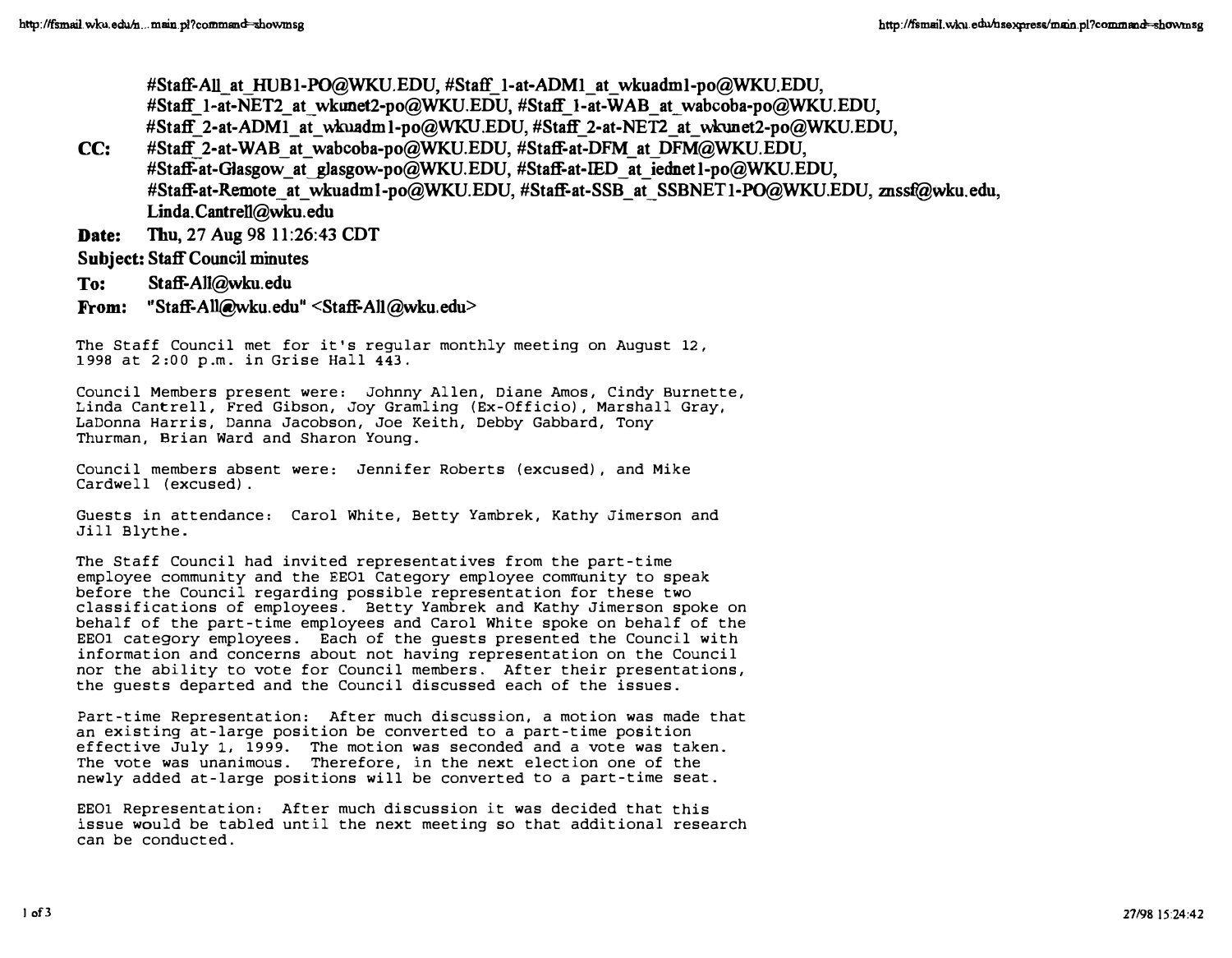Fall Break Brunch: Each committee was asked to update the Council on their progress for the Fall Break Brunch. To date we have received donation of several door prizes and the details are being decided on food and other activities. Jill Blythe with the office of Alumni Affairs attended and gave the Council ideas about Homecoming activities. The Council offered support of Homecoming by tying the theme into Fall Break Brunch. More will be reported on this event at the next meeting. The Fall Break Brunch is October 8th from 9:00 a.m. to 11:00 a.m. at the Downing university Center.

Staff Regent Role on Staff Council: Joy Gramling had requested that the Staff Council more clearly define the role of the Staff Regent relating to the Council. Ms. Gramling suggested that she give a report on Board activities at each meeting and possibly share the agenda of upcoming Board Meetings. The Council was agreeable to this idea and the Regent Reports will begin with the September council meeting.

part-Time medical coverage: It is recognized that part-time employees play a vital role on this campus and that some areas are very dependent on these employees. Because of this, the Council believes that benefits for part-time employees is an issue that should be studied further. However, due to the time element involved in studying this issue, the Staff Council and a committed appointed to evaluate medical insurance for 1999 recommend that Western not make any changes to the current coverage for the 1999 calendar year.

Newsletter update: A draft of a newsletter prepared by Jennifer Roberts was distributed to the Council. The distribution of the newsletter will begin in October, 1998.

Web Page Update: Cindy Burnette went over the new Staff Council Web page briefly. The Council feels the Web page is ready for unveiling. The Web Page address is : http: //www.wku. edu/staffcouncil. We encourage all staff to visit the Web page often and please forward any comments you may have.

Corroon Study - pay above pay band maximum: This issue was tabled until the next meeting so that proper representation may be present. Tony Glisson will attend the next meeting to address this issue and answer questions.

Staff Council Goals for 1998-99: This issue was tabled until the next meeting. Each council member was asked to come back in September with a list of goals for the Council.

The September meeting will be hosted by Marshall Gray and will take place in Downing university Center room 226 on Wednesday, September 9th at 2:00 p.m.

The August meeting of the Staff Council was adjourned.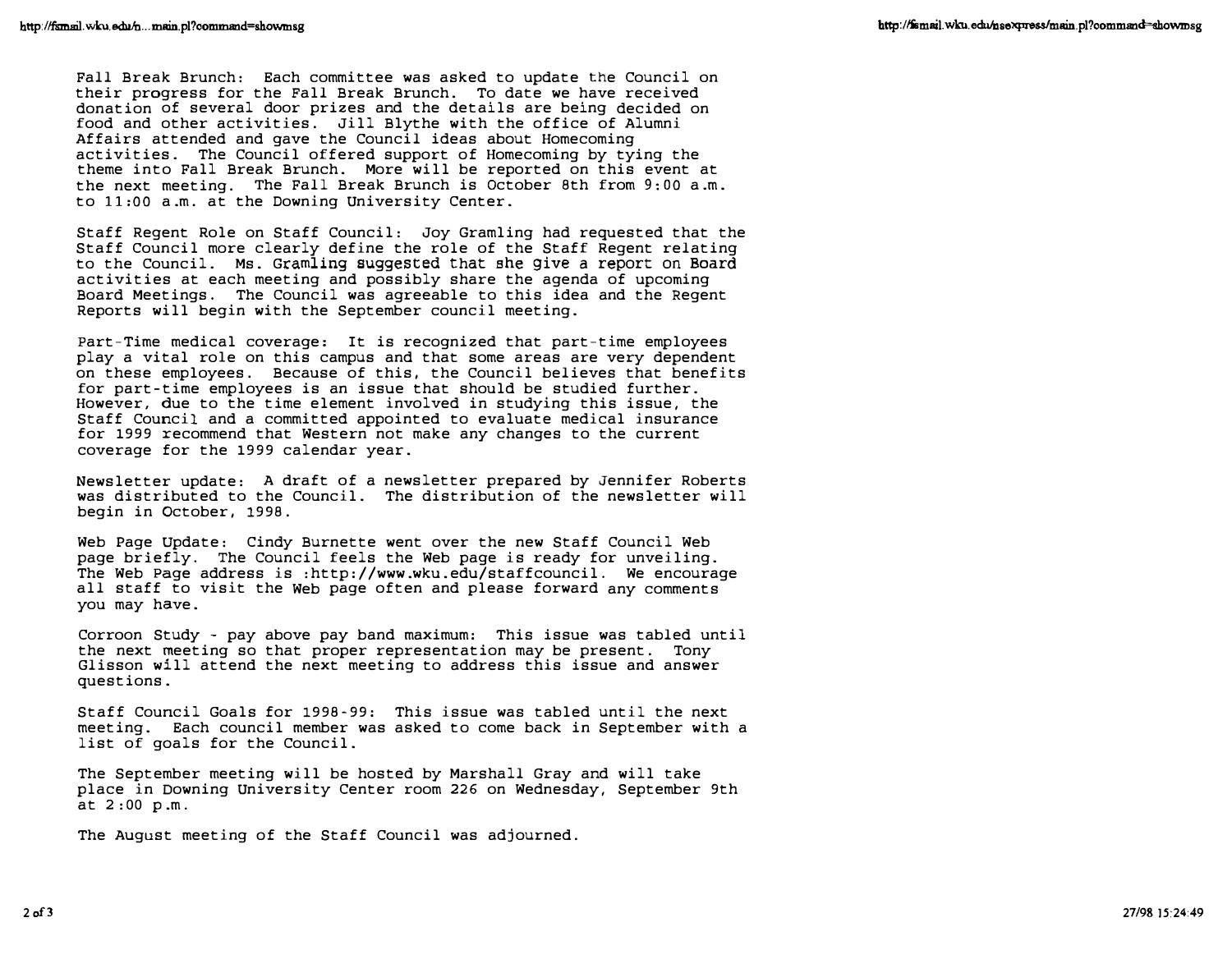Subject: minutes of Sept. Staff Council meetings Resent-From: znssf@wku.edu Date: Wed, 23 Sep 98 15:00:16 CDT From: "Staff-AIl@wku. edu" <Staff-All@wku.edu> To: herald@wku.edu, Staff-All@wku.edu CC: #Staff-All\_at\_HUBI-PO@WKU.EDU, #Staff\_1-at-ADM1\_at\_wkuadml-po@WKU. EDU, #Staff 1-at-NET2 at wkunet2-po@WKU.EDU, #Staff\_2-at-ADM1\_at\_wkuadml-po@WKU. EDU, #Staff 2-at-NET2 at wkunet2-po@WKU. EDU, #Staff 2-at-WAB at wabcoba-po@WKU.EDU, #Staff-at-IED at iednet1-po@WKU.EDU, #Staff-at-Remote at wkuadml-po@WKU.EDU, znssf@wku.edu, Linda.Cantrell@wku.edu

--------------E3CF8C24F45A92AC1DB80446 content-Type: text/plain; charset=us-ascii Content-Trans fer-Encoding: 7bit

Here's an attempt at draft minutes. Please review and let me know of any changes that need to be made by Wednesday, september 23rd.

Thanks!

The staff council met for it's monthly meeting on September 9, 1998 at 2:00 p.m. in room 226 of the Downing university Center.

council members present: Johnny Allen, Diane Amos, Cindy Burnette, Linda Cantrell, Mike Cardwell, Fred Gibson, Marshall Gray, LaDonna Harris, Danna Jacobson, Joe Keith, Debby Gabbard, Jennifer Roberts, Tony Thurman, and Brian Ward.

Council members absent: Sharon Young (excused), Joy Gramling (ex-officio)

Guests in attendance: Tony Glisson

Tony Glisson, Director of the Department for Human Resources, had asked the Staff Council to review several draft policies and revisions to the Classification and Compensation Plan Policies and Procedures. Mr. Glisson attended to meeting in to discuss the proposed changes. After much discussion by the Council and Mr. Glisson concerning these policies and revisions after which Mr. Glisson asked the Council to submit any written recommendations that it may have concerning these policies. The following written recommendation was forwarded to Mr. Glisson:

1. Remove maximum cap from pay bands. Cap may be retained for point of reference only.

The remainder of the draft policies were tabled by the Council until further research could be done and the Council could get back together for discussion on these points.

Due to time constraints, the Council adjourned for the day but scheduled to reconVene on Wednesday, September 17th to discuss the upcoming Fall Break Brunch.

Wednesday, september 17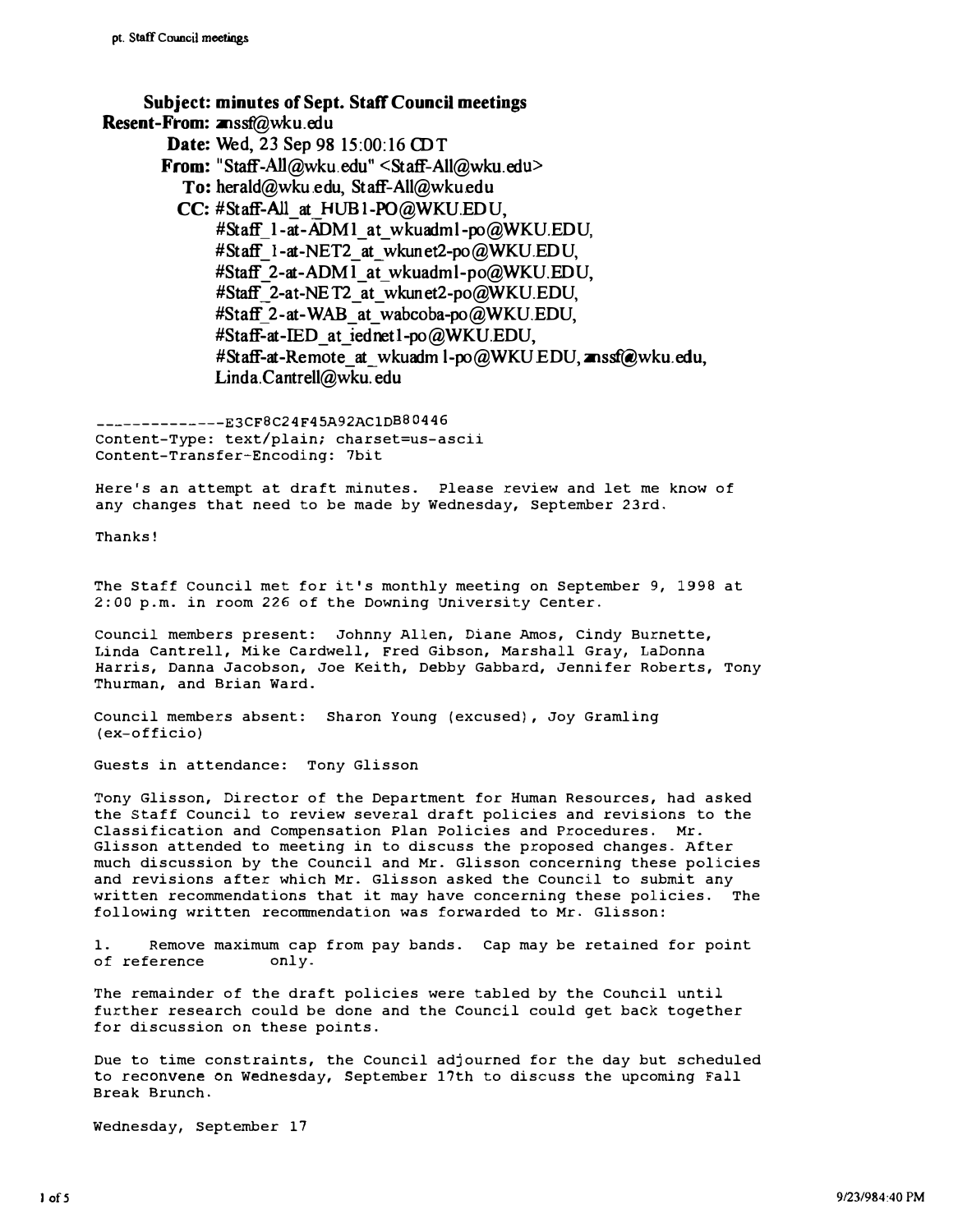Council Members present: Johnny Allen, Diane Amos, Cindy Burnette, Linda Cantrell, Mike Cardwell, Fred Gibson, Joy Gramling (ex-officio), Marshall Gray, LaDonna Harris, Danna Jacobson, Joe Keith, Jennifer Roberts, Tony Thurman, Brian Ward, and Sharon Young..

Members Absent: Debby Gabbard (excused)

The Staff Council reconvened on Wednesday, September 17 at 2:00 p.m. in Downing university Center room 349 to discuss Fall Break Brunch. As a result of a recent article published in the College Heights Herald, several staff members were present to hear discussion about the draft personnel policies. Danna Jacobson, Staff council Chair, informed everyone that the policies would not be discussed at this meeting as had been reported in the Herald. The sole purpose of this meeting was to discuss Fall Break Brunch. She clarified that the information printed in the Herald was not indicative of what the Council discussed at the previous week's meeting. She also noted that she and other Council members would be present at the Facilities Management staff meeting on Tuesday, September 22 and any questions or concerns would be addressed at that time .

The Council then discussed Fall Break Brunch, with each committee reporting on the status of their tasks. The promotions committee reported that banners had been donated by Pepsi and they could be used year after year. Also, a brochure will be distributed to all staff members giving details of the Brunch. There will also be flyers posted around campus and a mass e-mail will be sent to all staff prior to the Brunch.

The Entertainment committee reported that the Gator G-I07 was agreeable to doing a live remote from the Brunch. There will also be music and<br>emceeing provided by the Special Events office. Door prizes will be emceeing provided by the Special Events office. given away at 15 minute intervals with a grand prize given away at 11:00 a.m.

The food committee reported the donations that had been made and basically gave a status on the food that would be provided. Chair Jacobson also clarified that Dr. Ransdell has proclaimed October 8th a casual day and uniforms are not required for that day. Also, the 2 hours spent at the Brunch will NOT be taken away from lunch and breaks. This is an additional 2 hours that the university will be closed and all staff will be able to participate in the Brunch.

The Door prize committee reported that door prizes had been donated by several vendors and solicitation is ongoing. As of now there is a good variety of door prizes and the committee hopes to solicit even more before the brunch.

The Council then met with University Counsel, Deborah Wilkins, to discuss the matter of Council meetings being open meetings. After much discussion a vote was taken to open the Staff Council meetings and it was passed. In the future all Staff Council meetings will be announced to the campus staff with the date, time, and tentative agenda.

Discussion was started about the fall Open Forum for staff. It is anticipated that the open forum will take place in late October. Details on this event will be forthcoming as they are finalized.

NOTE: THE FALL STAFF FORUMS HAVE BEEN SCHEDULED!

The Fall Staff Forums have been scheduled for Wednesday, October 28th. The morning forum will take place at 9:30 a.m. in the Garrett Conference Center Ballroom and the afternoon forum will take place at 2:00 p.m. in the Grise Hall Auditorium. This is your opportunity to come and voice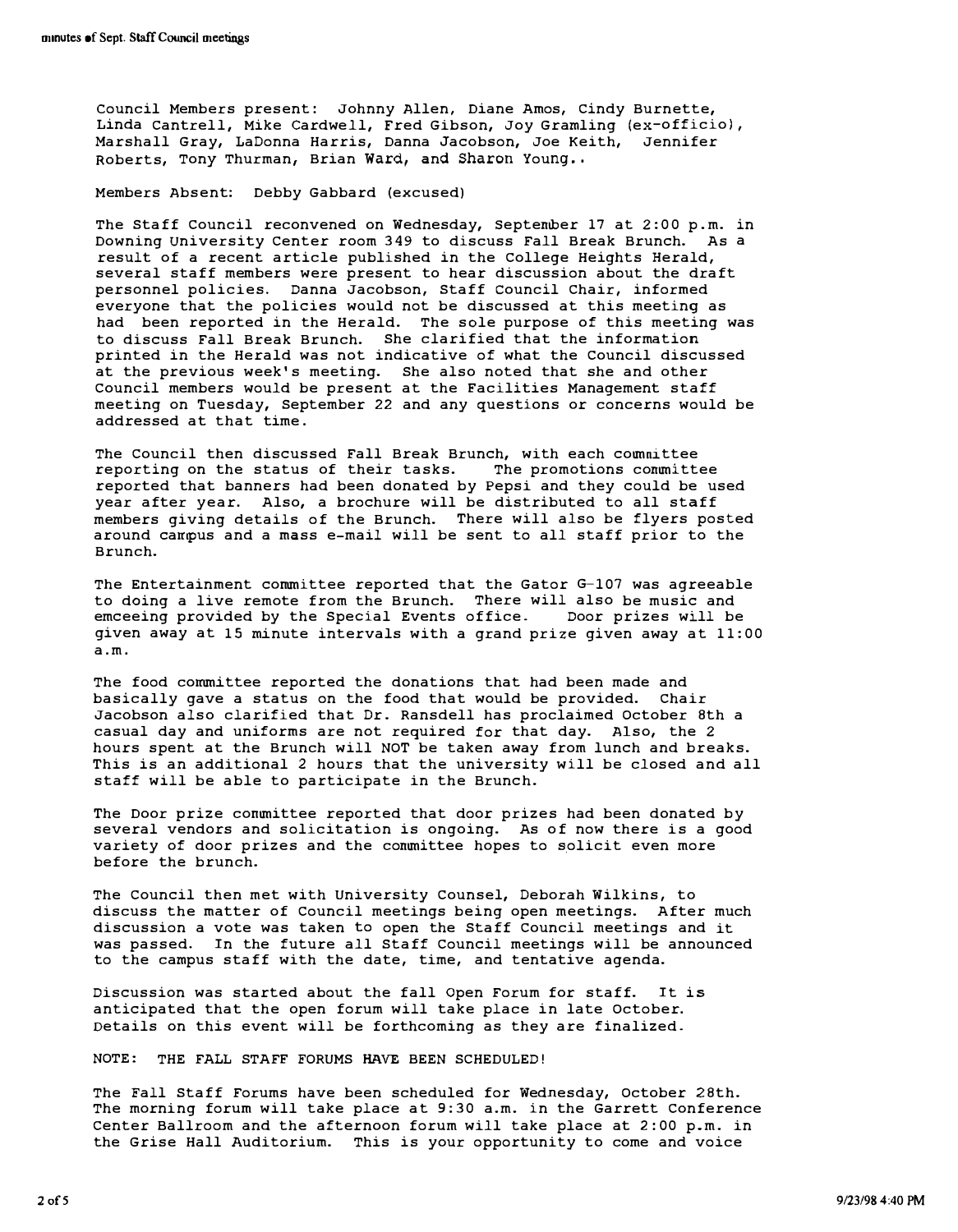any concerns or comments you may have on anything! If you have a certain item that you would like to have placed on the forum agenda, feel free to forward that information to any Council member. Also, don't forget to visit our web page at www.wku. edu/staffcouncil .

There being no other business, the Council was adjourned.

other: The Fall Break Brunch brochures have been mailed out and every staff member should receive one. If you don 't receive one, please call Linda Cantrell at 2243 or any other staff council member and we'll get a brochure to you.

--------------E3CF8C24F45A92AC1DB80446 Content-Type: text/html; charset=us-ascii Content-Transfer-Encoding : 7bit

<HTML>

Here's an attempt at draft minutes. Please review and let me know of any changes that need to be made by Wednesday, September 23rd.

<P>Thanks! <BR>&nbsp;

<P>The Staff COUncil met for it 's monthly meeting on September 9, 1998 at 2:00 p.m. in room 226 of the Downing University Center.

<P>council members present: Johnny Allen, Diane Amos, Cindy Burnette, Linda Cantrell, Mike Cardwell, Fred Gibson, Marshall Gray, LaDonna Harris, Danna Jacobson, Joe Keith, Debby Gabbard, Jennifer Roberts, Tony Thurman, and Brian Ward.

<P>Council members absent: &nbsp; Sharon Young (excused), Joy Gramling (ex-officio)

<P>Guests in attendance: &nbsp; Tony Glisson

<P>Tony Glisson, Director of the Department for Human Resources, had asked the staff COUncil to review several draft policies and revisions to the Classification and Compensation Plan Policies and Procedures. Mr. Glisson attended to meeting in to discuss the proposed changes. After much discussion by the Council and Mr. Glisson concerning these policies and revisions after which Mr. Glisson asked the Council to submit any written recommendations that it may have concerning these policies. 
anbsp; The following written recommendation was forwarded to Mr. Glisson:

<P>1. &nbsp; &nbsp; &nbsp; Remove maximum cap from pay bands. &nbsp; Cap may be retained for point of reference only.

<P>The remainder of the draft policies were tabled by the Council until further research could be done and the council could get back together for discussion on these points.

<P>Due to time constraints, the Council adjourned for the day but scheduled to reconvene on Wednesday, September 17th to discuss the upcoming Fall Break Brunch.

<P><U>Wednesday, september l7</U>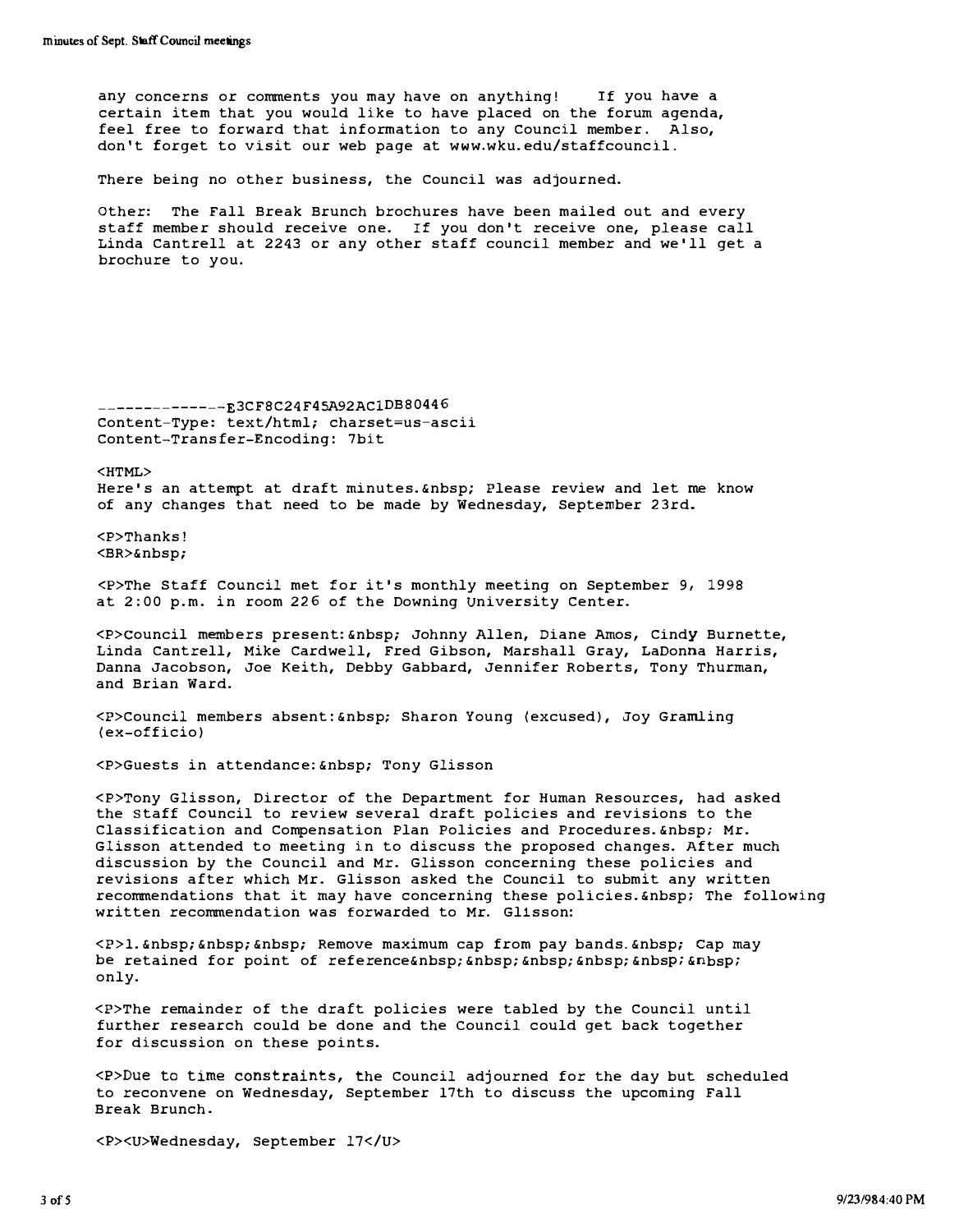<P>Council Members present:&nbsp; Johnny Allen, Diane Amos, cindy Burnette, Linda Cantrell, Mike Cardwell, Fred Gibson, Joy Gramling (ex-officio), Marshall Gray, LaDonna Harris, Danna Jacobson, Joe Keith, Jennifer Roberts, Tony Thurman, Brian Ward, and Sharon Young ..

<P>Members Absent: Debby Gabbard (excused)

<P>The Staff Council reconvened on Wednesday, september 17 at 2;00 p.m. in Downing University Center room 349 to discuss Fall Break Brunch. As a result of a recent article published in the College Heights Herald, several staff members were present to hear discussion about the draft personnel policies. Enbsp; Danna Jacobson, Staff Council Chair, informed everyone that the policies would not be discussed at this meeting as had  $k$ nbsp; been reported in the Herald. 
unbsp: The sole purpose of this meeting was to discuss Fall Break Brunch. Enbsp; She clarified that the information printed in the Herald was not indicative of what the council discussed at the previous week's meeting. Enbsp; She also noted that she and other Council members would be present at the Facilities Management staff meeting on Tuesday, september 22 and any questions or concerns would be addressed at that time.

<P>The Council then discussed Fall Break Brunch, with each committee reporting on the status of their tasks. Enbsp; Enbsp; Enbsp; The promotions committee reported that banners had been donated by Pepsi and they could be used year after year.&nhsp; Also, a brochure will be distributed to all staff members giving details of the Brunch. There will also be flyers posted around campus and a mass e-mail will be sent to all staff prior to the Brunch.

<P>The Entertainment committee reported that the Gator G-l07 was agreeable to doing a live remote from the Brunch. &nhsp; There will also be music and emceeing provided by the Special Events office. Enbsp; Enbsp; Enbsp; Door prizes will be given away at 15 minute intervals with a grand prize given away at 11:00 a.m.

<P>The food committee reported the donations that had been made and basically gave a status on the food that would be provided. Enbsp; Chair Jacobson also clarified that Dr. Ransdell has proclaimed October 8th a casual day and uniforms are not required for that day.  *Also, the 2 hours spent* at the Brunch will NOT be taken away from lunch and breaks. This is an additional 2 hours that the university will be closed and all staff will be able to participate in the Brunch.

<P>The Door prize committee reported that door prizes had been donated by several vendors and solicitation is ongoing. Enbsp; As of now there is a good variety of door prizes and the committee hopes to solicit even more before the brunch.

<P>The Council then met with University Counsel, Deborah W�lkins, to discuss the matter of Council meetings being open meetings. Enbsp; After much discussion a vote was taken to open the Staff Council meetings and it was passed. In the future all Staff Council meetings will be announced to the campus staff with the date, time, and tentative agenda.

<P>Discussion was started about the fall Open Forum for staff. It is anticipated that the open forum will take place in late October. Details on this event will be forthcoming as they are finalized.

<P><B>NOTE : &nbsp; THE FALL STAFF FORUMS HAVE BEEN SCHEDULED!</B>

<P>The Fall Staff Forums have been scheduled for Wednesday, October 28th. &nbsp; The morning forum will take place at 9:30 a.m. in the Garrett conference Center Ballroom and the afternoon forum will take place at 2:00 p.m. in the Grise Hall Auditorium. Inbsp; This is your opportunity to come and voice any concerns or comments you may have on anything! If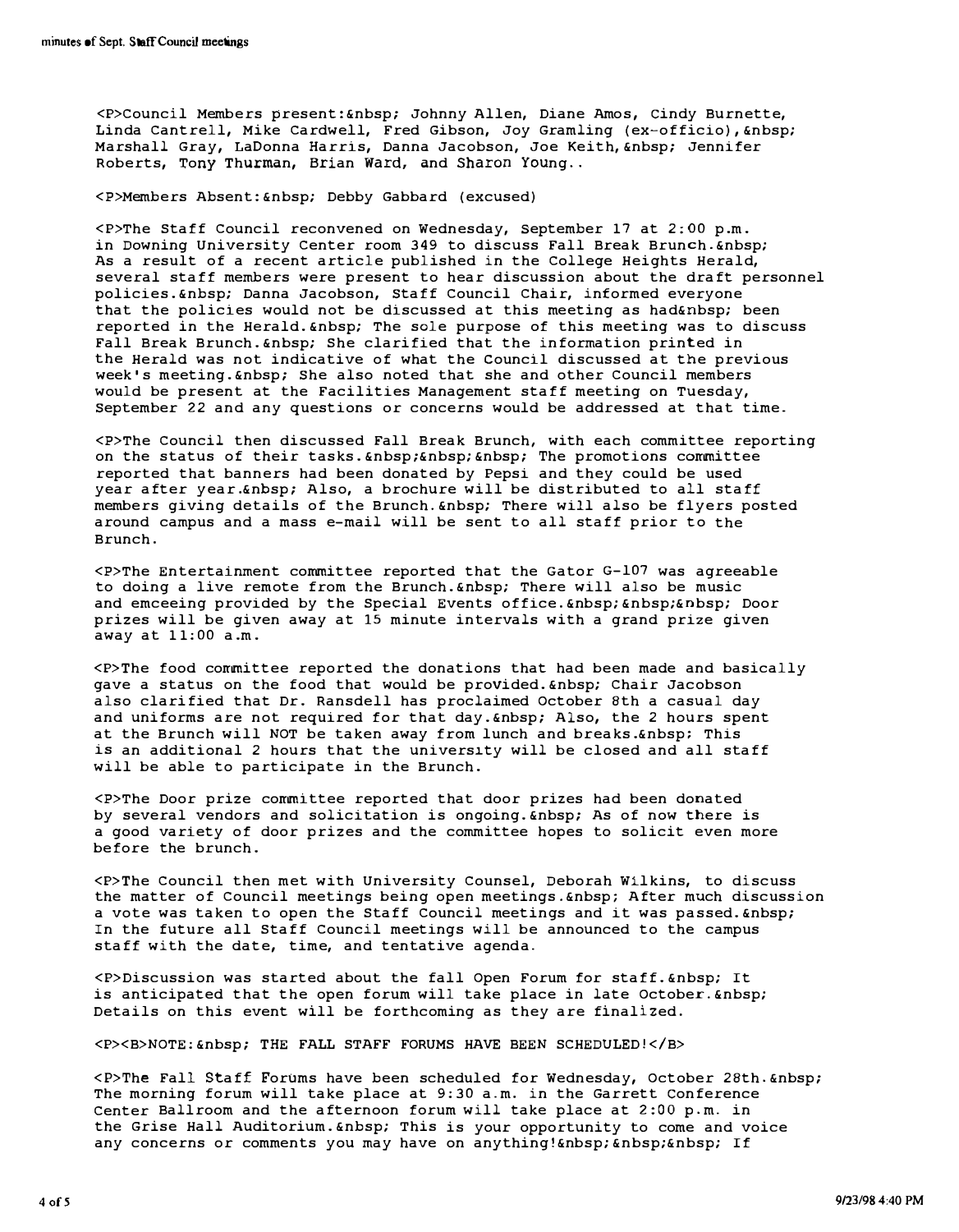you have a certain item that you would like to have placed on the forum agenda, feel free to forward that information to any Council member. Also, don 't forget to visit our web page at www. wku.edu/staffcouncil. <P>There being no other business, the Council was adjourned. <P>Other: &nbsp; The Fall Break Brunch brochures have been mailed out and every staff member should receive one. Enbsp; If you don't receive one, please call Linda cantrell at 2243 or any other staff council member and we'll get a brochure to you. <BR>&nbsp; <BR>&nbsp; <BR>&nbsp; <P>&nbsp;  $\langle P \rangle$   $\langle$ /HTML $\rangle$ --------------E3CF8C24F 45A92AC1DB80446-- Received: from zeus.wku.edu by MAILGTWY.WKU. EDU (SMTPLINK V2.11. 01) ; Wed, 23 Sep 98 15:00:10 CDT RetUrn-Path: <Linda.Cantrell @wku.edu> Received: from wku.edu ([161.6.16.68]) by zeus.wku.edu (Netscape Messaging Server 3. 6) with ESMTP id AAA2 39A; Wed, 23 Sep 1998 15:00:06 -0500 Message-ID: <36095346.BDFF8E27@wku . edu> Date: Wed, 23 Sep 1998 15: 00:06 -0500 From: Linda Cantrell <Linda.Cantrell@wku.edu> Organization: Western Kentucky University X-sender: "Linda Cantrell" <Linda.Cantrell@fsmail.wku.edu> X-Mailer: Mozilla 4.05 [en] (Win95; I) MIME-Version: 1. 0 To: herald@wku. edu, Staff-All <Staff-All@wku.edu> Subject: minutes of sept. staff Council meetings content-Type : multipart/alternative; boundary="------------E3CF8C24F45A92AC1DB80446" Precedence: list Resent-From: Staff-All@wku.edu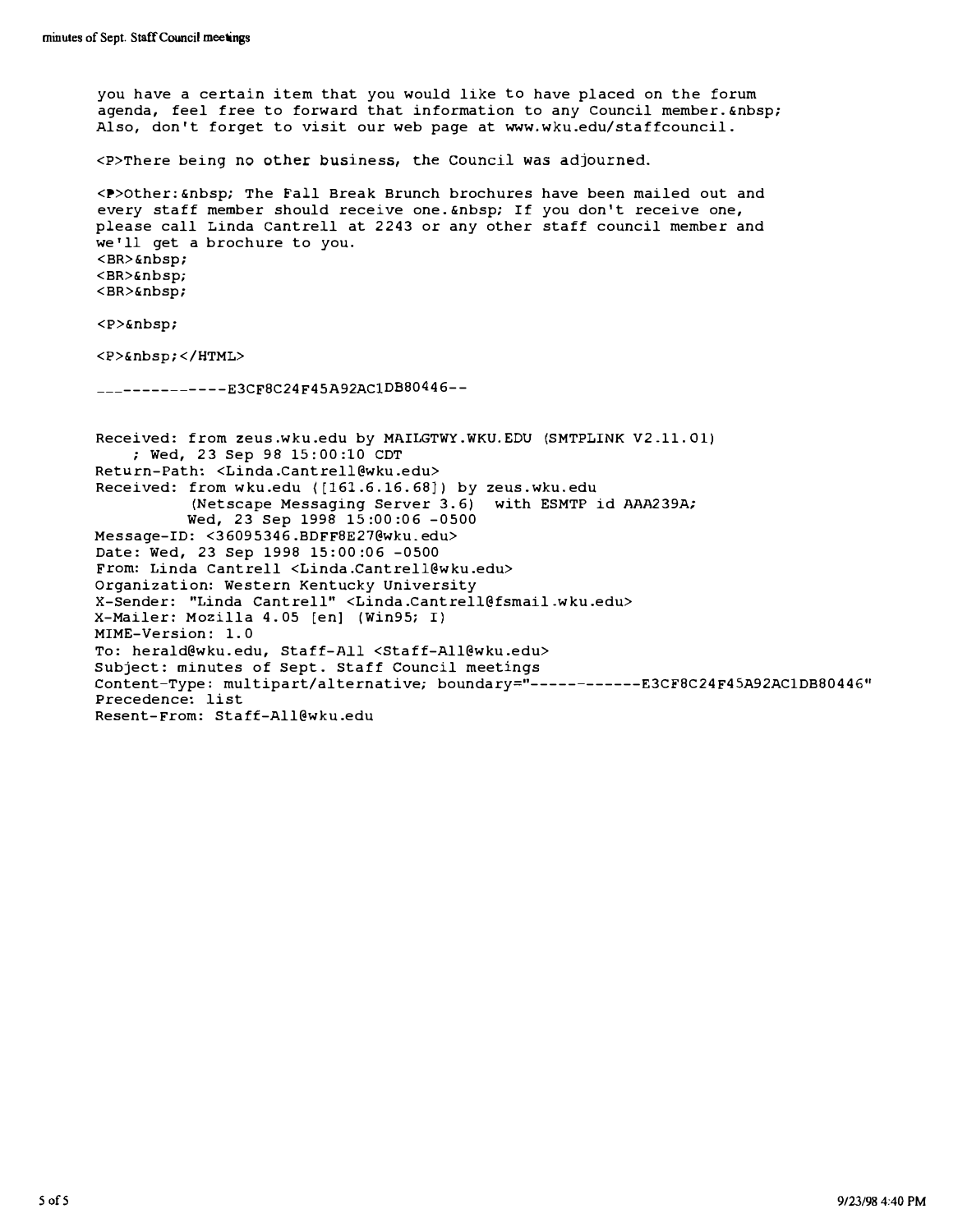Sub ject: minutes Resent-From: znssf@wku.edu Date: Fri, 16 Oct 98 16:43:41 CDT From: "S taff-AlI@wku.edu" <Staff -AlI@wku. edu> To: Staff-AlI@wku.edu CC: #Staff-All\_ at\_HUBI-PO@WKU.EDU, #Staff  $l$ -at-ADM<sub>1</sub> at wkuadml-po@WKU.EDU, #Staff\_1-at-NET2\_at\_wkunet2-po@WKUEDU, #Staff\_2-at-ADM1\_at\_wkuadml-po@WKU.EDU, #Staff 2-at-NET2 at wkunet2-po@WKU.EDU, #Staff-at-Remote at wkuadml-po@WKU.EDU, znssf@wku.edu, Linda. Cantrell@wku.edu

The Staff Council met for it's regular monthly meeting on Wednesday, october 14, 1998 at 2:00 p.m. in room 100 of Cravens Graduate center.

Council members present: Diane Amos, Cindy Burnette, Linda Cantrell, Mike Cardwell, Joy Gramling (ex-officio), Marshall Gray, LaDonna Harris, Danna Jacobson, Joe Keith, Debby Gabbard, Jennifer Roberts, Tony Thurman, Sharon Young, and Brian Ward.

council members absent: Fred Gibson (excused) and Johnny Allen (excused)

#### Fall Break Brunch:

The meeting opened with a discussion about Fall Break Brunch. It was reported that approximately 625 people attended and approximately 100 door prizes were given away. A committee was appointed to prepare and send out formal thank you letters to all businesses and establishment which donated food, door prizes, or other services. Also it was agreed that an advertisement would be taken out in the Daily News which expresses the Council 's appreciation to those that donated. Each donor will be listed in the advertisement. It was felt overall that the Fall Break Brunch was a success but was agreed upon that a survey of all staff members would be conducted to see what the reaction was to the Brunch.

#### Open Forums :

The fall forums for staff have been scheduled for Wednesday, october 28 at 9:30 a.m. in the Garrett Ballroom and at 2: 00 p.m. in the Grise Hall Auditorium. Flyers will be distributed to all full-time and part-time staff, as well as posted in buildings. This is an opportunity for staff members to voice their concerns and comments and we hope that everyone will participate in one or both of the sessions.

### Review of Draft policies:

Discussion was held on the proposed overtime compensation policy. A motion was made that the staff Council not endorse the draft policy as written. The motion was seconded and passed. Another motion was made that the draft policy as re-written by the Staff Council be passed. The policy was rewritten to include the language ".....For purposes of determining overtime, vacation leave, sick leave, and holidays are considered as part of the work week". Also, other editorial changes were made to the policy. The motion to accept this rewritten policy was seconded and passed unanimously. The Council will forward the recommended policy to Tony Glisson for submittal to the Administrative council.

The next draft policy reviewed was the on call status and call back pay policy. The proposed policy submitted to the Council for review was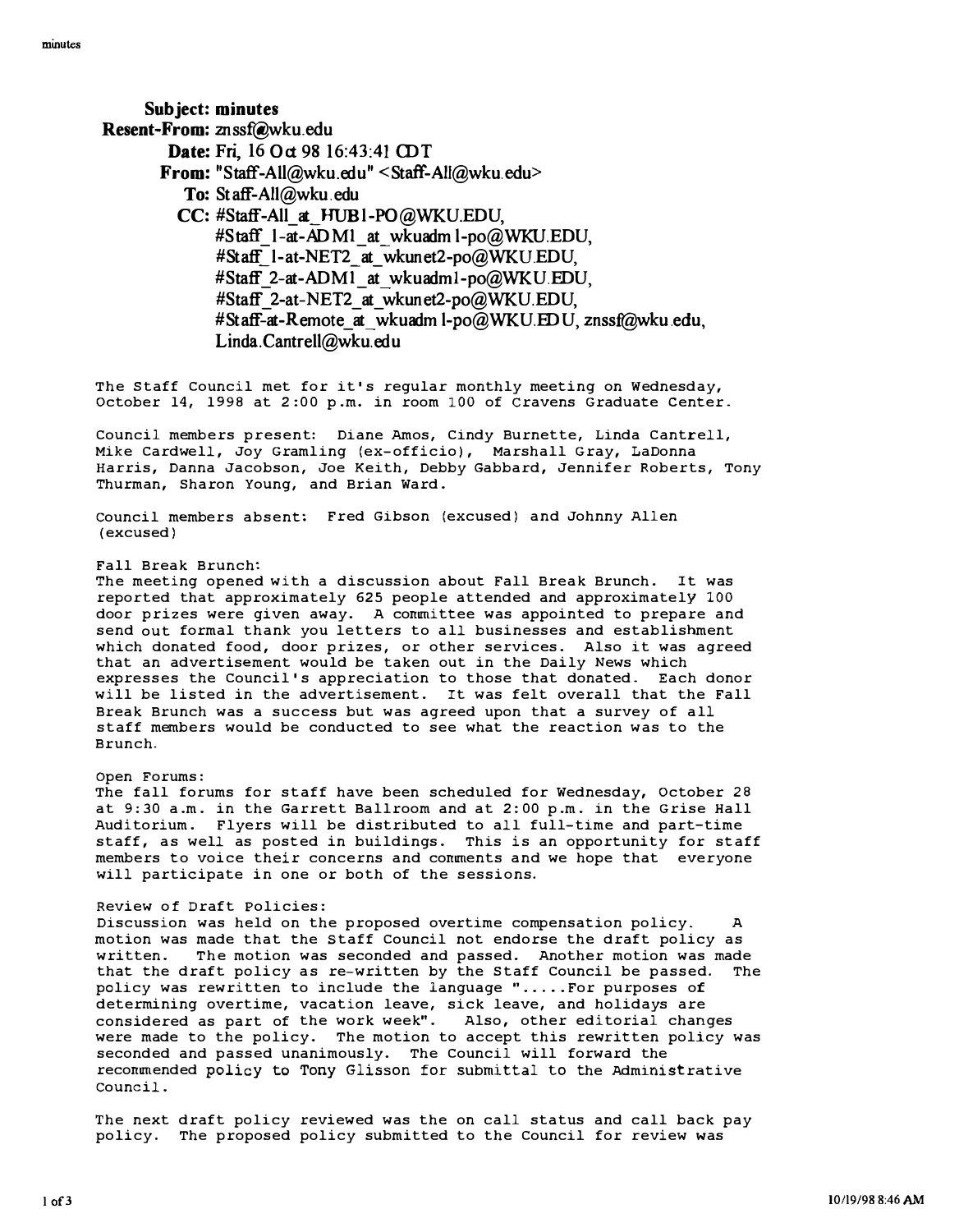cutting back the minimum hours paid for call back duty from 4 to 2. The Council did not agree with this proposed policy and the motion was made that the Staff Council would endorse on call status and call back pay at a minimum of 4 hours. The motion was seconded and passed unanimously. A recommendation will be sent to Tony Glisson for submittal to the Administrative council .

## Staff Regent Report:

Regent Gramling reported on the Governor 's Conference on Trusteeship . Ms. Gramling noted that the Council on Postsecondary Education has a faculty representative and a student representative but not a staff representative. After conferring with fellow staff regents from other Kentucky universities, a campaign to add a staff representative to the Council for Postsecondary Education could possibly begin. Ms. Gramling asked the Staff Council to consider supporting this campaign. Ms . Gramling also reported on the Executive Committee of the Board's selection of the third party entity to oversee the paperwork aspect of the self insurance. Ms. Gramling feels very comfortable with the selection and noted how hard the committee had worked to make this decision. Other items reported on briefly were the fund balance allocation fund and the first public meeting on the proposed loop road. Ms. Gramling noted that the next meeting on the proposed loop road is Tuesday, October 20 at 2:30 p.m. at the South Campus .

#### EEO I Representation on Staff Council :

This item had been tabled from previous meetings and was now brought back before the Council for discussion and vote. The discussion on whether or not to allow those staff members in the category of EEOI the opportunity to have representation on the Staff Council was very lengthy. This category of staff members includes those staff with titles of Associate Director and above. Some employees in this category had been provided representation on and by the Staff Council prior to the Corroon study and the reclassification of positions. A motion was made to include EE01 representation on the Staff COUncil - excluding members of the Administrative council - in the categories of Professional or At-Large beginning with the July 1, 1999 term. The motion was seconded and passed by a 2/3 vote.

### Goals for Staff Council for 1998-99 term:

This was also an agenda item from previous meetings which had been tabled. Some goals that were stated for the Council were to have successful Fall and Spring staff forums, conduct another survey of staff members to see what the campus staff would like to see happen, and implementation of the service recognition awards (more information forthcoming) .

Draft proposals on a program called "Leadership Western" and "Fitness in the Workplace" were distributed to Council members for review. These items will be discussed at the November meeting.

The November meeting of the staff Council will be Wednesday, November 11th at 2:00 p.m. in room 101 of Jones Jaggers Hall. Diane Amos and Tony Thurman will be hosts.

A motion was made that the October meeting of the Staff Council be adjourned. The motion was seconded and passed.

Received: from zeus.wku. edu by MAILGTWY .WKU. EDU (SMTPLINK V2 . 11 . 0 1) ; Fri, 16 Oct 98 16:43:36 CDT Return-Path: <Linda. Cantre11@wku. edu> Received: from wku. edu ([161.6.16.68]) by zeus.wku. edu (Netscape Messaging Server 3.6) with ESMTP id AAA33F8 for <Staff-All@wku . edu>; Fri, 16 Oct 1998 16:43:36 -0500 Message-ID: <3627BE07 . DE476F79@wku. edu> Date: Fri, 16 Oct 1998 16:43:35 -0500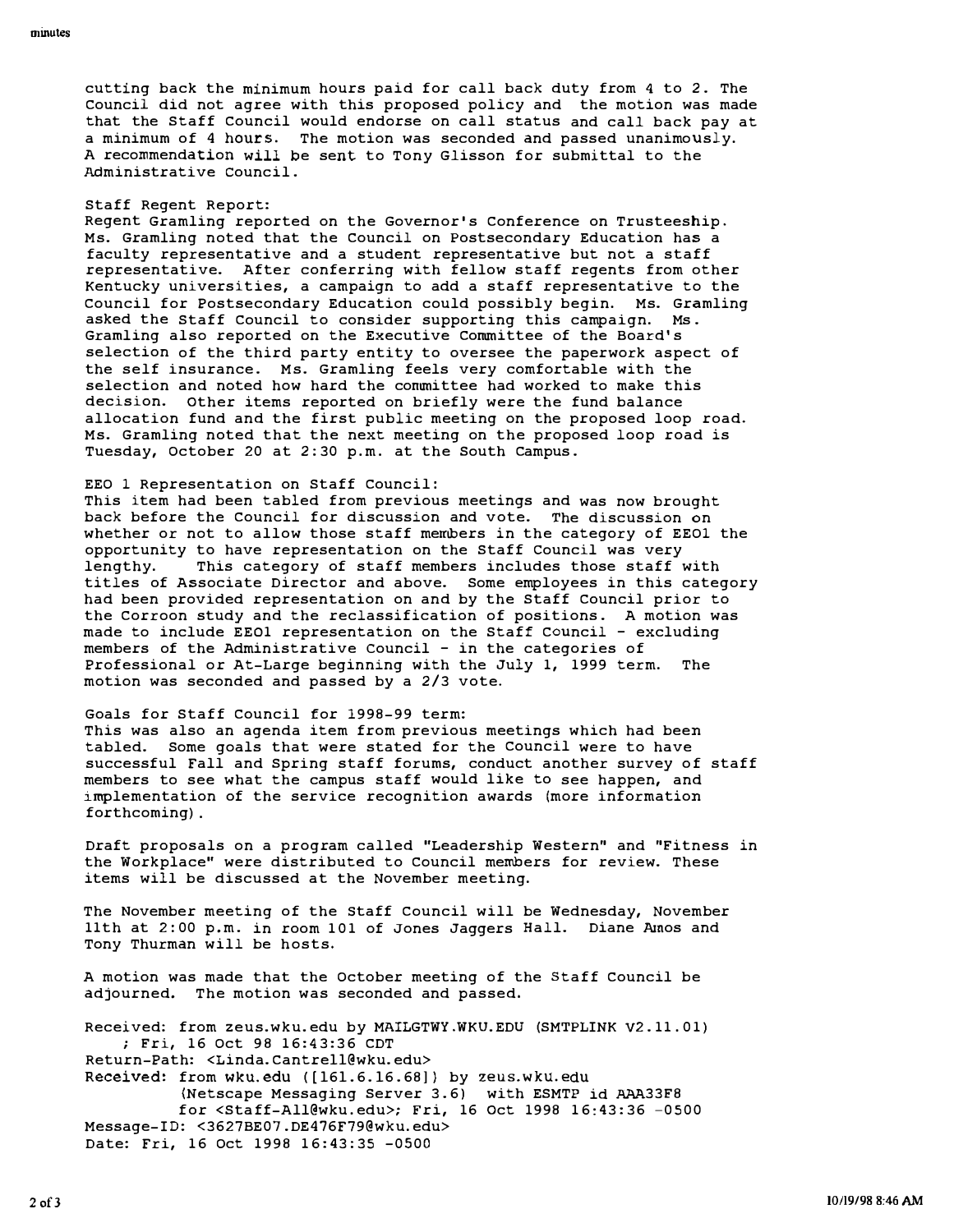# SUbject: Staff Council minutes Resent-From: Staff-All@wku.edu Date: Thu, 19 Nov 1998 14:30:59 -0600  $From: Linda Cantrell < Linda Cantrell@wku.edu > Internal$ Organization: Western Kentucky University To: Staff-All <Staff-All@wku.edu>, The Herald <herald@wku.edu>

Minutes of the November Staff Council meeting

The Staff Council met for it 's monthly meeting on wednesday, November 11, 1998 at 2:00 p.m. in Jones Jaggers Hall room 101. Hosts for November' s meeting were Diane Amos and Tony Thurman.

Council members present: Diane Amos, Linda Cantrell, Mike cardwell, Fred Gibson, Joy Gramling (ex-officio) , Marshall Gray, LaDonna Harris, Danna Jacobson, Joe Keith, Jennifer Roberts, Tony Thurman, and Sharon Young .

Council members not present: Johnny Allen, Cindy Burnette, Debby Gabbard ( excused, and Brian Ward.

Guests attending: Gene Crume and Gary Meszaros

Chair Jacobson opened the meeting by introducing Gene Crume, Director of Alumni Affairs, who was in attendance to present a proposal for a training

program entitled " Leadership Western". Mr. Crume explained that this program was inspired by Leadership Kentucky and Leadership Bowling Green and would be a program that was all inclusive of Western Staff. The planning stages for this program are in the very beginning stages and Mr. Crume proposed that the Staff council take the lead in backing such a program. After Mr. Crume 's presentation the Staff Council named a sub-committee made up of members Jennifer Roberts, Mike Cardwell, and Sharon Young. This sub-committee will meet with Mr. Crume on this proposed program and report back to the Staff Council in more detail at the December meeting.

Gary Meszaros, Director of Business Services, was present to propose a program called " Fitness in the Workplace". Essentially, a program such as this would provide incentives to employees to be healthy (exercise, eat well, smoking cessation, etc.) and keep health care costs down. This may become a very important factor now that the University has decided to go the self insurance route. Mr. Meszaros submitted a study that was done in the early 90's that showed several private companies that had provided a health incentive to it 's employees in the form of an exercise and wellness program. With the state of the art Preston Center right on the campus, it would be easy to institute such a program at Western. Mr. Meszaros was asked to confer this idea with Tony Glisson and Fred Gibson was asked to contact a health care professional to come in and possible give us an idea of what a program like this would cost to institute and how it could be incorporated into the insurance aspect. Mr. Gibson will also discuss this issue with Dr. Charles Lott, Director of Student Health Services .

The fall forums were discussed and it was an overall consensus that the attendance was quite disappointing. Hopefully those in attendance found it to be a worthwhile.

Danna Jacobson and Mike Cardwell reported on their presentation to the Administrative Council on the overtime and 4 hour callback issues. The Administrative Council asked that Tony Glisson and Ms. Jacobson collect some data from various business, state Government, and the other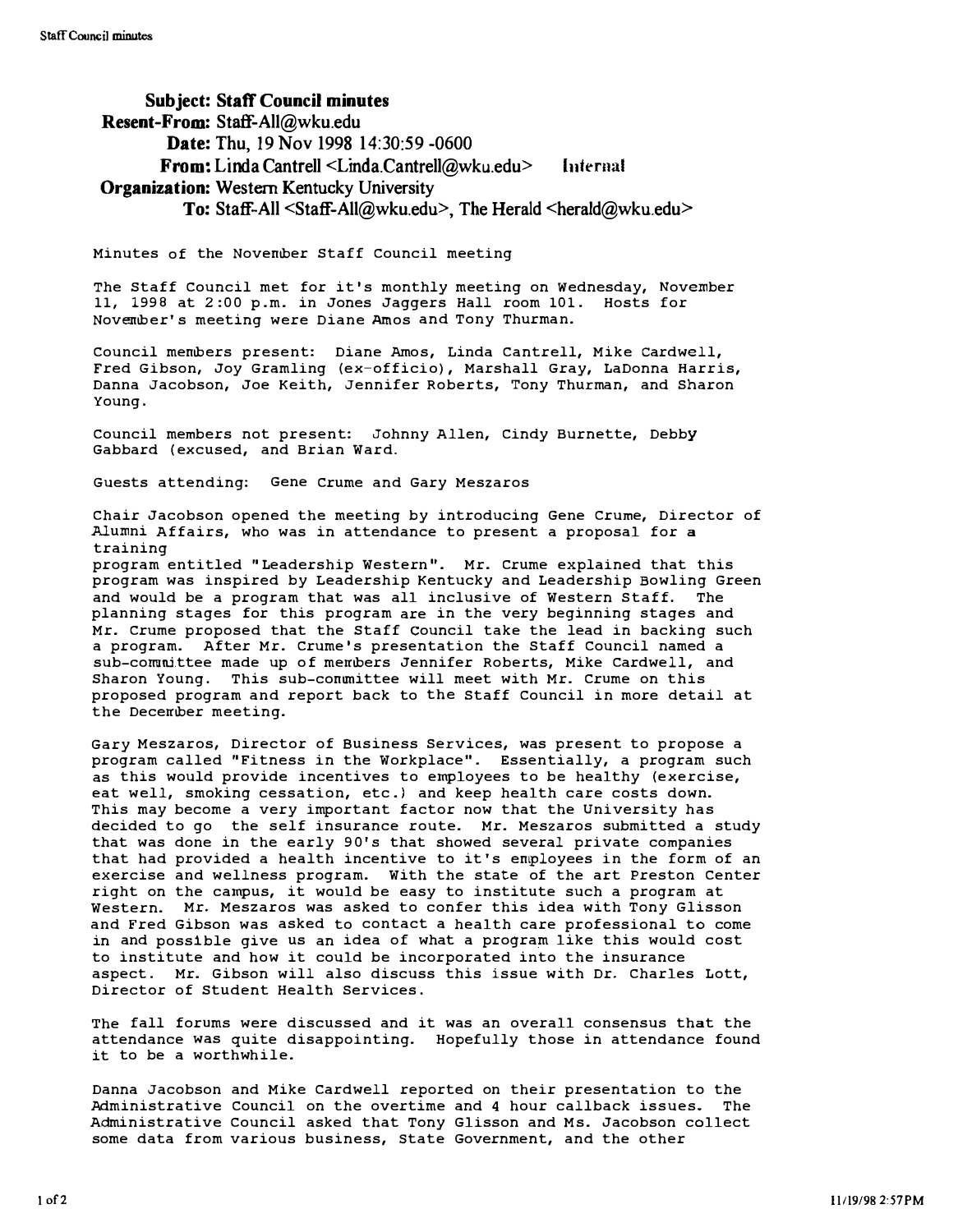Kentucky public institutions on how this situation is handled at each respective place of business. Once that data is collected, it will be taken back to the Administrative Council for further discussion. While the Administrative Council is still reviewing the proposed policy concerning On Call Status and Call Back Pay, the reaction to maintaining the (4) four hour minimum was very positive.

Longevity of employees - It has been brought to the attention of the Staff Council that the campus population is getting older and some think that incentives for retirement should be offered. The Staff Council agreed that this item is out of our purview.

Raises for part-time Staff - This item was discussed briefly and each council member was asked to go back to their respective areas and research if and/or how part-time employees in their areas are given raises. Once this information is gathered, this topic will be discussed in greater detail at the December meeting.

Audited Classes - The omission of audited classes from the staff Tuition Waiver Program has created quite a bit of concern. This omission was accidental and the Staff Council and Faculty Senate will be sending a joint resolution to the Administrative Council to have the option of auditing a class included in the policy.

Employee Evaluations  $-$  Employee evaluations were discussed and it was noted that the mid-year evaluations were due. The point was made that the mid-year evaluations were not mandatory at this time. It was also noted that the "bottoms up" evaluations could be a useful tool for employees if utilized.

Flower Fund - The question was raised concerning the flower fund and the fact that it no longer existed. This happened due to a depletion of funds . suggestion was made to maybe hold a fund raising activity to bring back the flower fund. The point was made that historically the flower fund was comprised of "donations" by WKU faculty and staff. Why could the flower fund not be funded centrally? History of the flower fund will be collected and reported at the next staff council meeting.

With no further business, the Staff Council adjourned. The December meeting will be hosted by Jennifer Roberts and will take place on Wednesday, December 9 at 2:00 p.m. in the Dining Room of craig Alumni Center.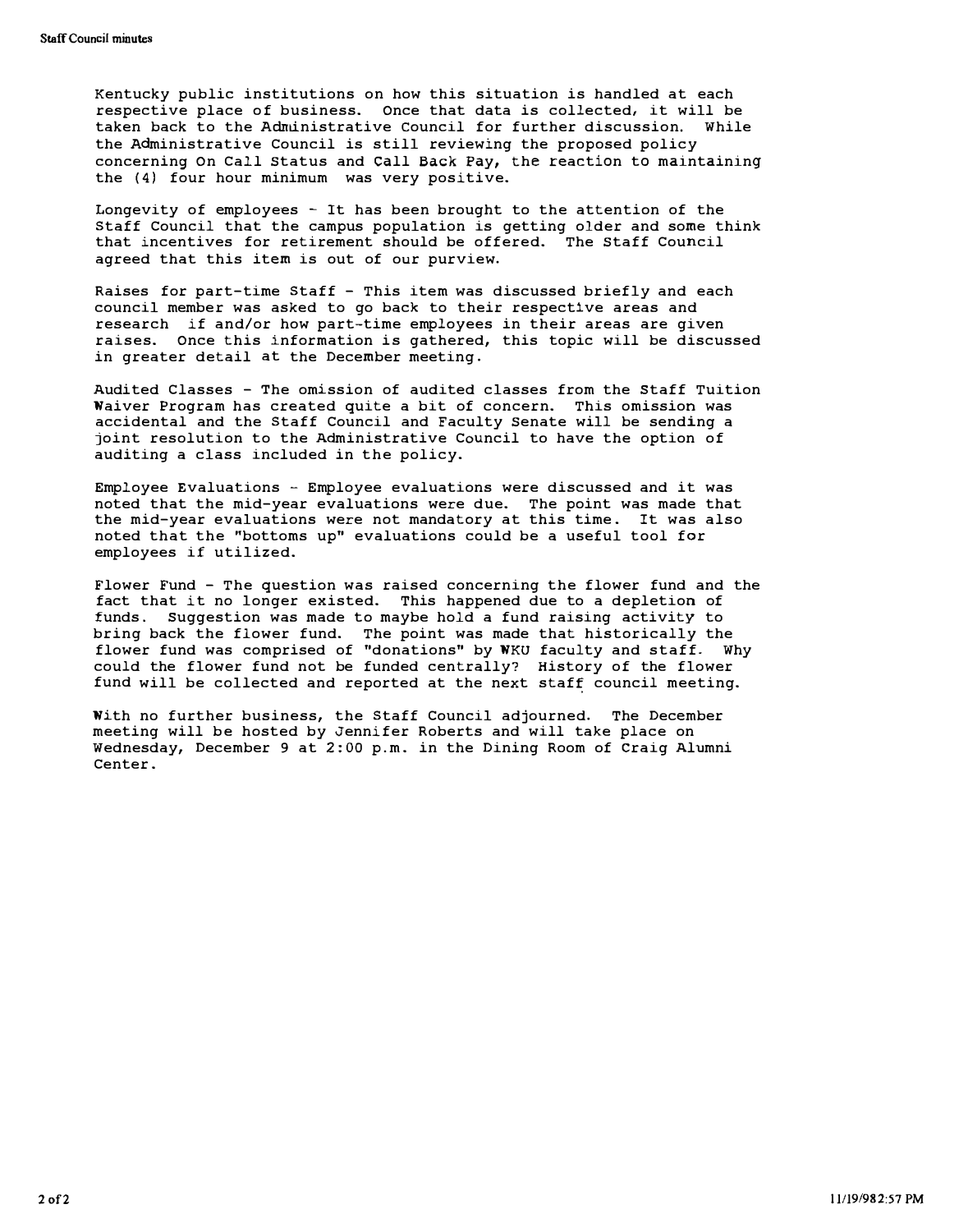SUbject: December Staff Council Minutes Resent-From: Staff-A1l@wku.edu Date: Mon, 11 Jan 1999 15:44:00 -0800 From: "Linda Cantrell" <Linda.Cantrell@wku.edu> Internal **Organization: Western Kentucky University** To: Staff-All <Staff-All@wku.edu>, The Herald <herald@wku.edu>

The staff council met for its December meeting on Wednesday, December 9, at 2:00 p.m. in the Craig Alumni Center.

council members present: Johnny Allen, Diane Amos, Linda cantrell, Mike cardwell, Debby Gabbard, Fred Gibson, Joy Gramling (ex-officio), Marshall Gray, Danna Jacobson, Joe Keith, Jennifer Roberts, Tony Thurman, Brian Ward, and Sharon Young.

council members absent: Cindy Burnette (excused), LaDonna Harris

Chair Jacobson opened the meeting by introducing Ann Mead, Chief Financial Officer. Ms. Mead was invited to attend the meeting to discuss salary increases for part-time employees. The question of why part-time employees have not received yearly salary increases for the past few years was raised. Ms. Mead explained that only those part-time employees classified as permanent, part-time were actually included in the salary increase pools. All other part-time employees' salary increases are required to be funded internally by each budget unit head. There is currently no central funding for these increases. The Staff Council will request an inventory of all part-time positions through Human Resources. As of now there are apparently no guidelines for designating a position as permanent, part-time. The Council feels that any employee who works a minimum of 900 hours per year should be considered as permanent, part-time and therefore, would be eligible for a yearly salary increase out of the increase pool. The Council would also like to see a separate salary increase pool for all permanent, part-time employees rather than have their increase funds mixed in with full-time employees'. All permanent, part-time employees must meet the eligibility guidelines set forth for full-time employees in order to receive a salary increase. The motion was made that this item be approved and forwarded to the Budget Council. The motion was seconded and passed unanimously.

Flower fund: It was reported that historically the flower fund was funded by donations and that university dollars cannot be used for this purpose. After some discussion, the Staff Council agreed that since most departments purchase flowers for employees who have a death in the family, the Staff Council will take no further action on this item.

Fitness in the Workplace update: Fred Gibson reported that he had held discussions with both Charles Lott of the Student Health Service and Tony Glisson of Human Resources. While it is felt that this is a program worth pursuing, it was agreed that due to the newness of the self insurance program, the Fitness in the Workplace proposal would be revisited after the first of the year. At that time, all parties concerned will reconvene for brainstorming sessions and further discussion\_

Leadership western update : The subcommittee appointed had met with Gene Crume to discuss the proposal in more depth and reported back to the Council. After discussing this matter, the Council agreed that the timetable for it would have to be pushed back\_ The Council will begin the planning of the Employee Service Recognition awards in January and it was felt that this should be the top priority for the next few months, especially due to the amount of work involved. Leadership